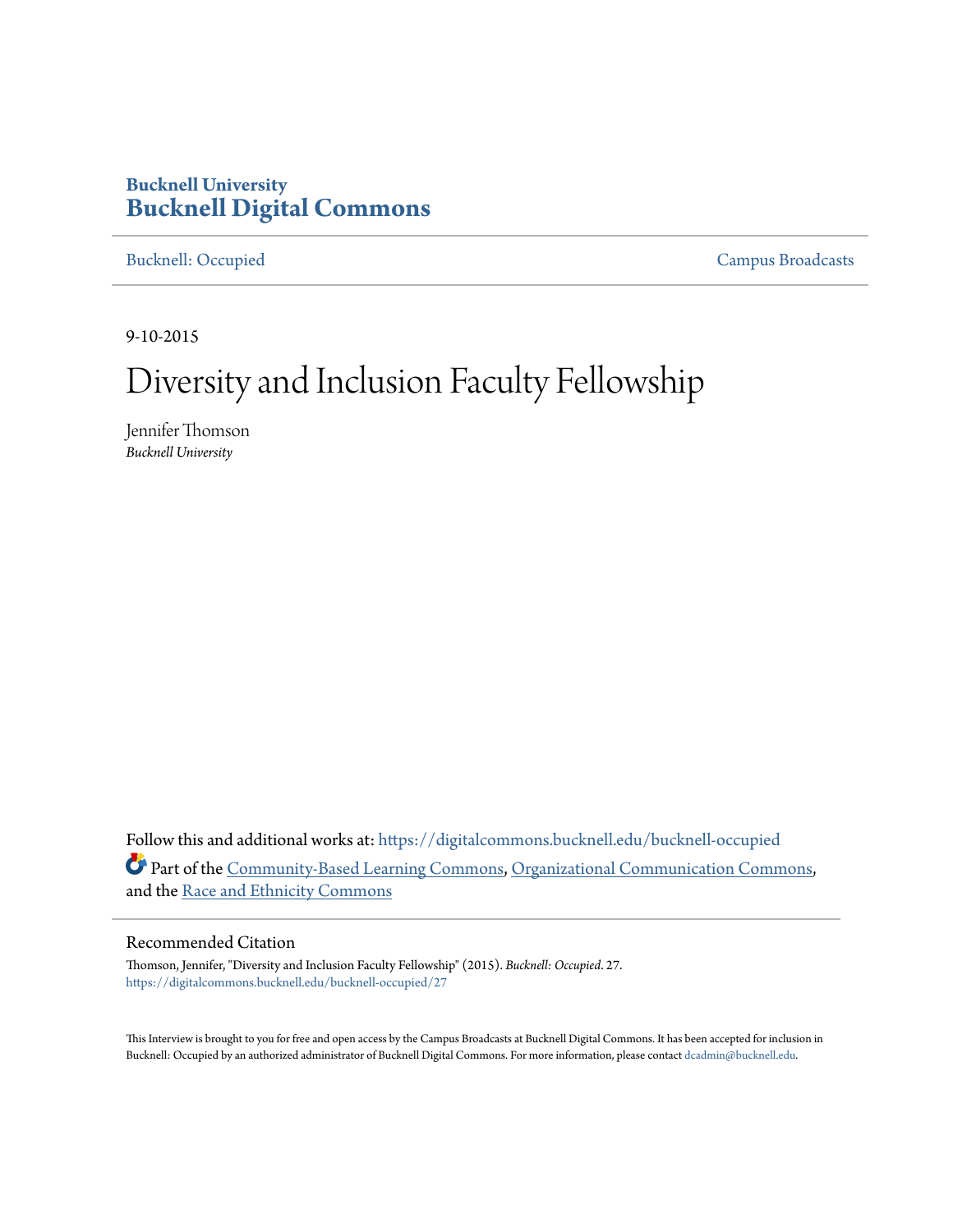Hello and welcome back to Bucknell occupied here on 90.5 W CBU Lewisburg. I have an excellent interview plan for you all this evening. I've got to guess in the studio with me. Dr. Carmen had a show and Atia Stokes Brown, PhD associate Prof. in the political science department here at Bucknell as well as guest faculty artist in the dance department, welcome to you both been here so you're both here to talk about a relatively new position for both of you. That being your position is diversity and inclusion fellows through the Provost's office. I some wondering if you cannot just start off by talking to the audience about the scope of your position sure okay so I think the most straightforward answer to that question. Is it in light of Bucknell's commitment to making diverse inclusion. One of its institutional priorities. Creating these formal fellow positions was an important step. Another answer, though, to that question is more practical in nature, so practically speaking, given diversity goals, but given the diversity goals. Bucknell has set for itself, it simply was not tenable for one person on the inside of the administration to do much of the work and so here I am referring to, associate Provost Newell but also just let me be clear, it's important to have course add that way before these positions were created numerous faculty and others at the University were already doing diverse inclusion work in their departments or offices in their classrooms and with and through other campus organizations. So, just because these positions are new doesn't mean of course that other folks weren't doing diverse inclusion work already but I think that is still important to highlight that the creation of these positions, along with the attendant work that it entails at significant institutional weight and lends credibility to the University's diversity and inclusion efforts. I also think that perhaps more importantly, diversity work requires a team writer requires teamwork is not solely the work of one individual and so I think that it's important to also have faculty important. Of course Mrs. Steele's role because this is the only working job that I'm focusing on right now. I think Carmen really sums it up quite well that would add an addition to the current wonderful status is that you know I think that this is also seen as an opportunity to create pathway to also diversify the institution at the admission level and so I think this is very much an opportunity for individuals like myself and Harmon who are interested and very passionate about this work, but also maybe perhaps can see ourselves down the line in admission positions as is opportunity for us to be. That experience is not only can we work from the outside. Also learn how to promote change from the inside. As I think that was also institutional goals and provide a pathway to not only think about diversity and diversify our student body, faculty our staff, but frankly also registration and wanting to ask you both just a comment on. Actually the title of your fellowship itself right and as you are talking here. I realize that you and often times of these positions are called. I diversity positions right so what is the philosophy behind calling it a diversity and inclusion fellowship in the office itself is diversity and inclusion in perhaps it goes. It links very closely to the universities perspective about inclusion and diversity and how institutionally we do find that so the fact that it is a diversity and inclusion position takes more broadly to the overseas goal to foster diversity in a very warm welcome for a wide way also to be inclusive. Integrating multiple players to the table only think about these issues of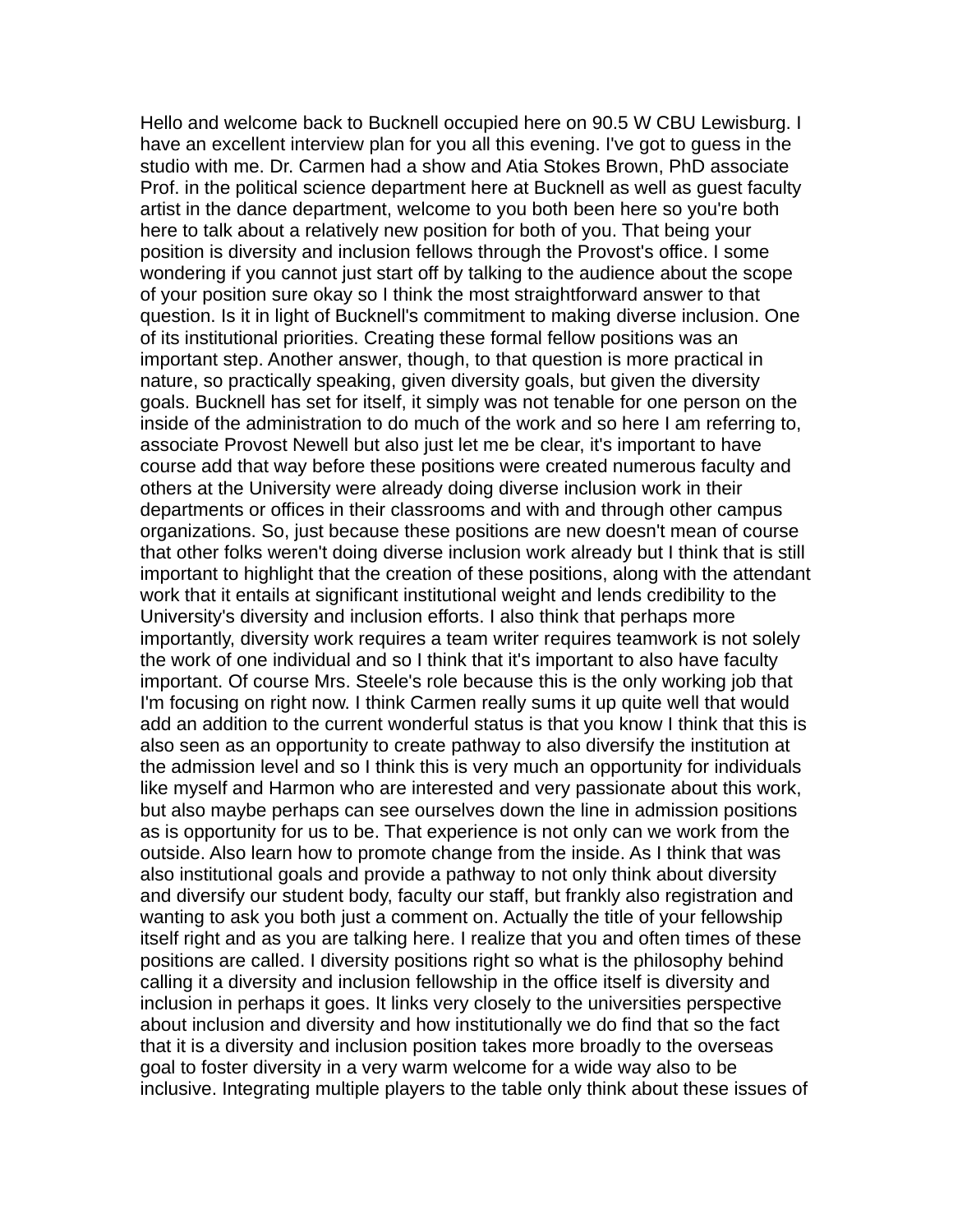diversity, I think. Also there is a unique, is in the position in that we are fellows. As mentioned before, in part because we do have other titles we ever have other things that were doing campus as though this is not our soul is for me this is not my sole focus on campus so that also sends a signal that while I very much committed to this working very much committed to doing the work that is until the disposition that I've also committed in other ways to foster the goals of the most diversity through multiple avenues. How directly were the creation of your fellowship positions connected to the events here on campus last spring suit citing to the relation here is one where the campus climate of last year made it very clear that these positions and their institutional form right were necessary. That said, it's important to point out that the creation of these positions was not in reaction to war are direct result of last year's racist incidents over the radio. In fact, in her second year at Bucknell. I think it's fair to say that associate promotional casual your approach. Provost Meyer about the possibility of such positions right then in January 2014. I believe this is when the Mork through concrete envisioning formulation of these positions began. At this point, I think associate provost Newell had already begun to more formerly excuse me formally write out these positions and essentially what they would look like there were conversations I think for about a year with respect to these two these positions and then in the spring of 2015. Plans went forward towards the creation of these positions formally speaking. One night a car is also irradiating my understanding of my perspective is that there is always been talk about the creation of these positions no doubt that the incidence of last spring actually fueled the desire to fill these positions relatively quickly. I was one of the reasons why we started working Jew grocer. We were both selected by a committee. Five person committee, who reviewed all the applications so was a selective process but yes the note. No doubt the events of last semester made it very clear that not only were these positions important and necessary but actually vital to start the work that needs to be done here on this campus new given that each of you has your teaching responsibilities you background I'm teaching you have commitments to different departments here on campus. What prompted you each to apply for an additional job right there right why you wanted to go into administrative work. In particular, this kind of ministry work was motivated for two distinct reasons. First, in part, by my own desire to make the University are very pleased to work for everyone. I've been hearing was eight years now and there's always ale competition for us to win some kind of regional award that says that the pills a great place work here and that's wonderful, but my goal was to make it a replacement for everyone and everyone who is choosing to be here is really chosen to contribute to this vibrant institution should be welcomed should be valued and afforded the opportunity to plant roots and grow intellectually, emotionally and spiritually, and I have to say I was so in the community who I've felt in some ways was not offer that opportunity. This is not always a great place work for me so I was very motivated by my own experiences to make sure that the culture on campus would change my thing also to scientists and scientists, we tend to study power and where power lies in horizons and institutions to this position as well as others is positions that have throughout the University is a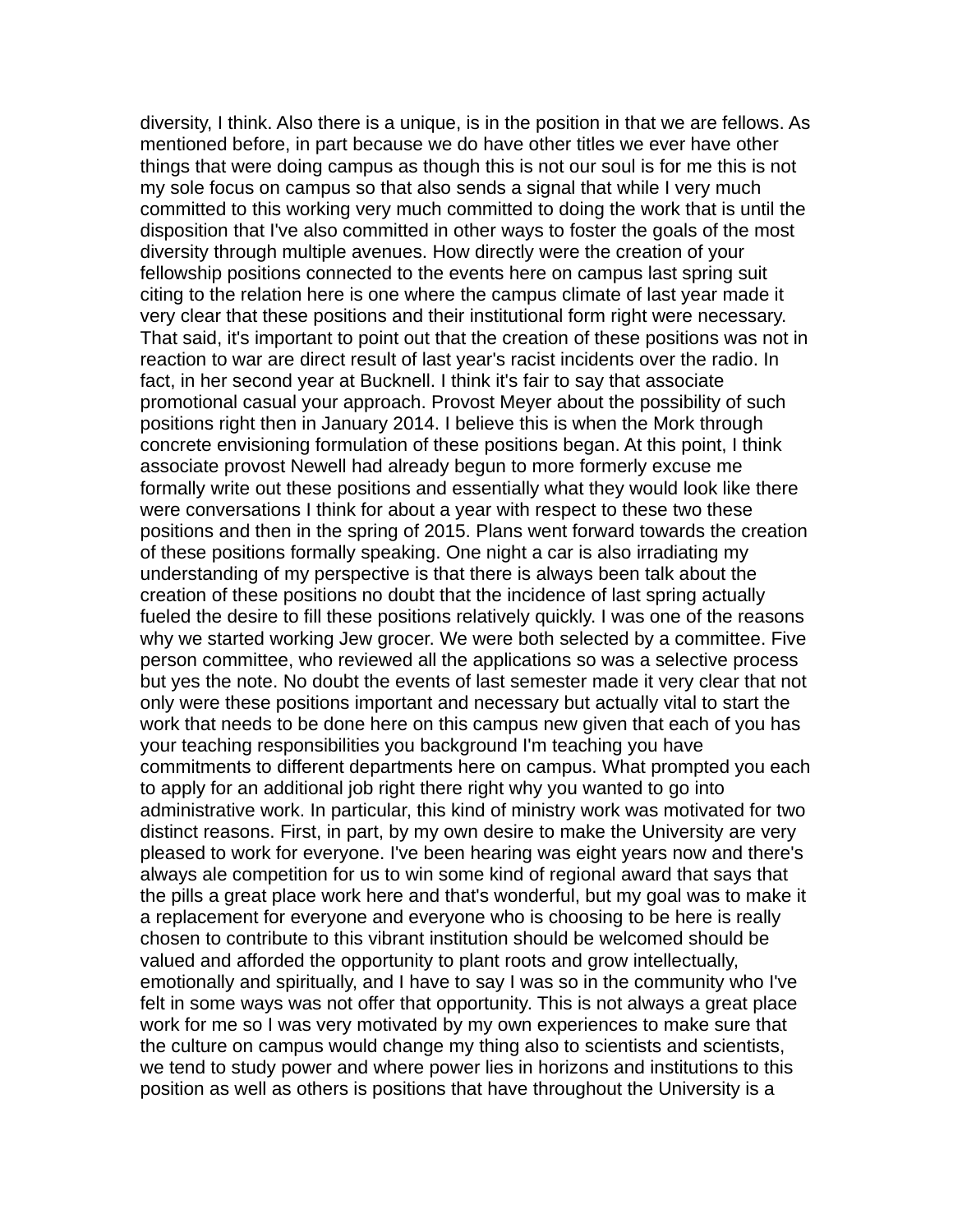wonderful opportunity to learn about the institutional structure and workings of the University recognizing that change happens within and also without and being in this kind of initiative positions really gives one an opportunity to strive for. Change in marine I personally see myself in the future. Heading down this path down in ministry path as it seems like a wonderful opportunity to gain experience that would help me be a viable candidate in the future. Should other ministers, other admission positions open up absolutely. And I think just to echo echo TS point. I think that you know first and foremost, of course, we all want to work in a place that is safe, that is responsive right to two different dimensions of diversity, no doubt, but I think that for me. Fundamentally I really do believe in the project you know of diversity and inclusion and I say project because in essence that is what it has become in higher education right this project revolves around explicitly and institutionally reckoning with decades of invisibility and privileges to your noted and structural marginalization in higher education of entire categories of people or populations based on some variable of difference that in fact doesn't naturally square right and I say squaring quotation marks here with the dominant identity right. So of course were talking about members of LGBT communities. Members of our society who come from poor and working-class background differently abled individuals. Individuals who come from racially and ethnically, my Nora ties groups and members of non-Christian religious institutions and traditions right so I took up descriptive responsibility because I fundamentally believe that all students, faculty and staff and not just those can lay claim to being white or able-bodied or heterosexual, and Christian. You know have a right to file home earlier noted at home here, of course, should be understood in very broad terms as a member of an institution of higher education. I don't just see it as my ethical responsibility. But in fact I see it is my moral obligation to chip away at the system of ideas and not just a sip of the system of ideas, but a system of practices that privileges those who have had the quote unquote good fortune of having been born white able-bodied heterosexual and Christian so innocently to point out the obvious here the principle of equality rest on the premise that all not just some have the right to various resources, whether those resources are tangible or intangible, that will allow each and every single individual the opportunity to become productive and contribute in members of here her or his society. So I'm wondering if I can ask each of you a follow-up question based on based on what what I just heard you saying in and of course you know the feel free to take this in whatever direction this is is comfortable for you to even see when you're talking you you you talked about how you don't you have a vision of what you would like higher education I workplace to be like it and it hasn't been that way for you and wondering if you would not be willing to talk a little bit about the ways in which you experience that lack of thinking or I will talk more broadly and think there really may not be as much value in giving specifics, but any I will say there have been incidences on campus where I have introduced myself as a as a relatively new faculty member or as a faculty member who frankly may not look like an equity member is relatively young and have been received in such a way where I was questioned whether I truly was who I was saying I was and and that's the meaning that to be a space where you have work so hard and you have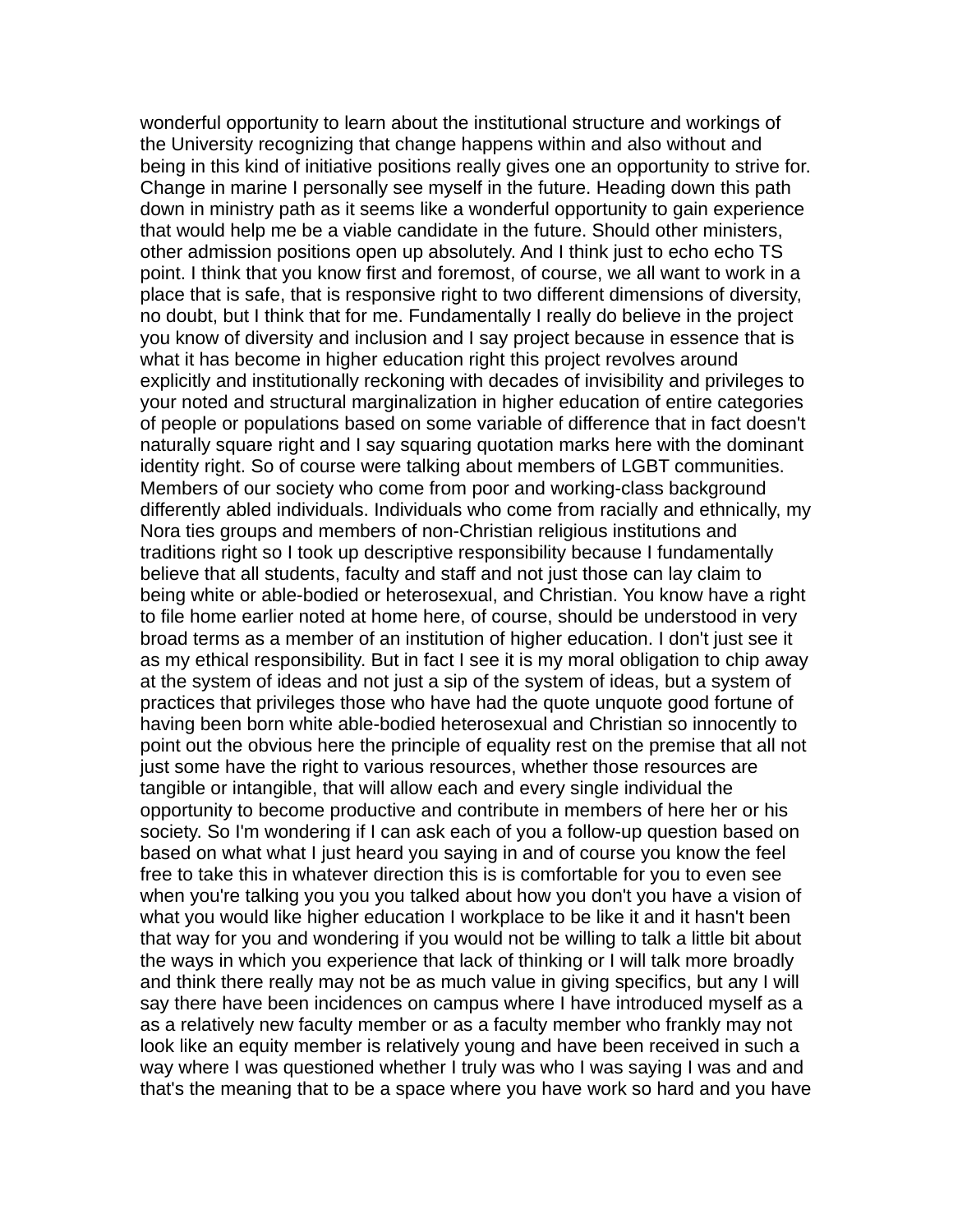given up so much emotionally and spiritually and physically to achieve a certain level of status and then to find that you are not embrace the net community that somehow you are still deemed not worthy right and not necessarily by your peers, but just by others within the community itself who also part of the community that that's that's very demeaning and so I had several experiences like that. My first years here now where I would find myself in environments where frankly people could not believe that diversity would be so progressive to hire someone like me to teach and so think this also mass on maybe perhaps even the most recent incident here about known rain. The notion that somehow this place is not inclusive for this piece has been defined unintentionally or even intentionally in such a way that certain types of people, certain types of intellects types of perspectives are welcomed and if you somehow don't fit that mold then you're not really supposed to be here even though we let you in my personal experience I see that everyone's experience but that definitely my first couple years motivated me to want to dig in and to push back but find a productive trip to dig in and I'm like this is my way of doing thinking Carmen yeah totally different question for you wait when you talked about you know what what motivated you to to apply for this position you use this phrase chip away and wondering if I can ask you to to reflect on that a little bit. Is that how you think of change happening right I look in the space variety will I thinking I I use that that expression or that term. You know, chipping away because I think that there are structures in place right concrete institutions that is been in place for decades, and that we all understand. I think in you know, for those, at least not even just those who do work in the area of diverse inclusion that is very hard to penetrate and to make change when there are already concrete structures that have their own particular norms right for how things are or should be, and so I think that the work of diverse inclusion involves change of course, but sometimes that change comes it a very slow pace right and I don't feel like we should get discouraged, you know that that changes coming at such a slow pace. If in fact we continue to do the work right again because the structures of in place for four decades and so they're not going to disappear overnight. And when you say structures are you are you referring to specific structures here, but now are we talking just widely read the knowledge of the election of you know, our larger society right so I'm talking about all the isms right there are structures of sexism, structures of racism structures of Dino able isms structures of me not yet the fact that you know not able-bodied or not fully able-bodied person's right have to use you know an elevator. That's the back of the building. For instance, right, and this is an just happen here. It happens in in in many places Rider the ramp that is not in the front gear. Of course there are ramps in the front building but behind the building rice or sending a message right about what the expectations and again I'd like to set who belongs here and who doesn't belong here right so the structures you know structures of classes I'm you know certainly that is one that is that is obviously no on our campus and I think that that the first job. Of course for us is to name the isms right but naming them is not enough. I think that we really have to chip away like I said and actually ensuring and doing our part to again to dismantle those various structures in those areas. Isms. So I'm wondering if I can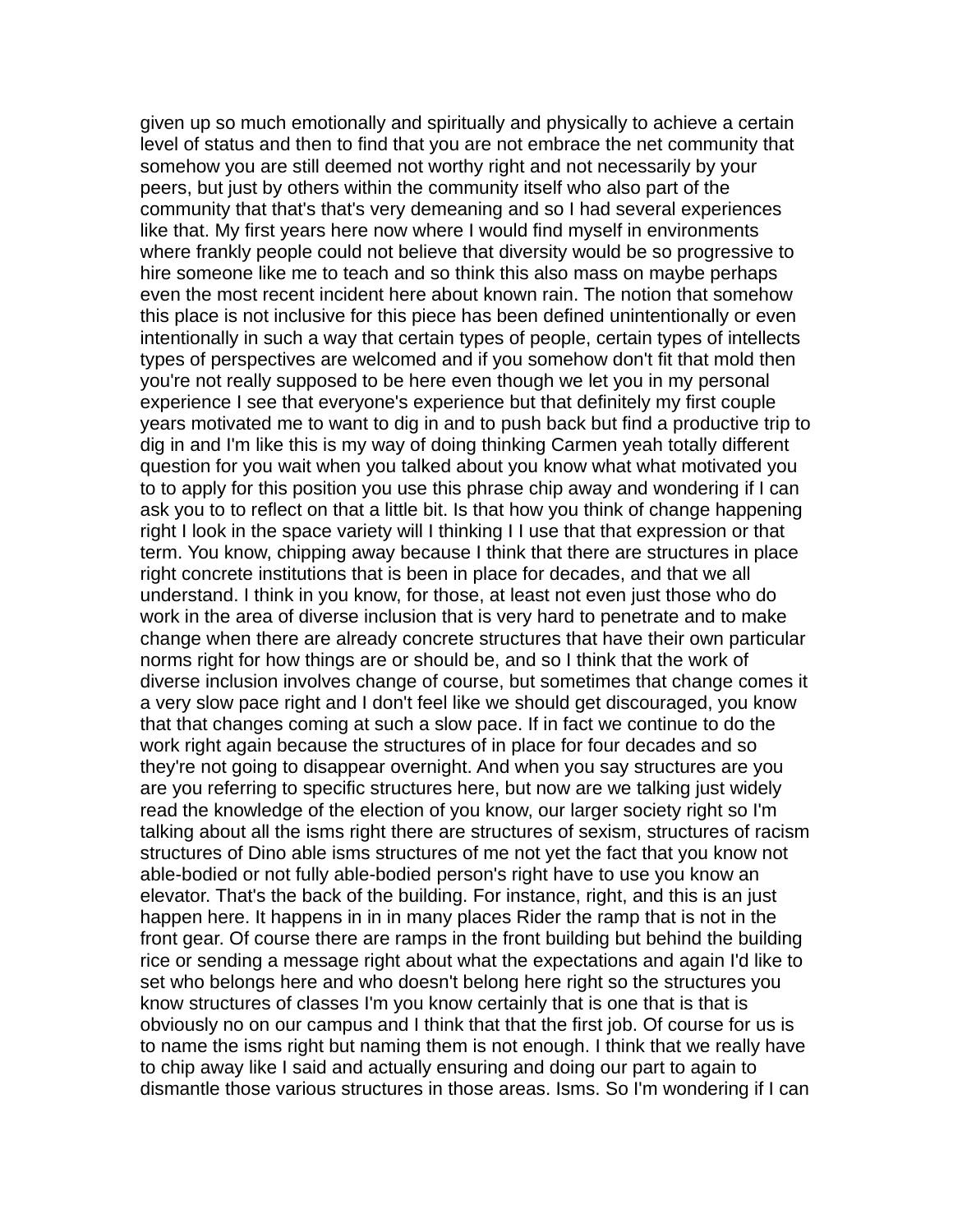ask each of you to explain to us how you understand diversity item you think you know that that this is a term that everybody has has been taught about right. Everybody has used, but nobody has very few people have sat down and thought like this is actually what I think that me right and I'm assuming that this is something that effective both of you have not only done just once but have done many many times so he can just talk to us about what that actually means. For sure, sure, I will say that I have come to understand diversity and one way through this position but yet there is also a personal way, which I diversity and I will be very clear that times those definitions are at odds with one another and also work to free diversity is a social perspective, much like his fellow persecutions really means understanding that each individual is unique, recognizing our individual differences so that is why we talk about diversity and inclusion as Carmen motivated among multiple dimensions right meant dimensions of race, ethnicity and gender, sexual orientation as economic class, age, ability, religion, political beliefs, other ideologies, so it becomes very broad way of thinking about difference in different and recognizing that differences good. However, I do recognize that there is a larger in my perspective more important to be about what it really means to honor diversity and how if we are so broad with the definition of diversity that we miss the ways in which underrepresented and marginalized groups have been historically and temporarily screwing against marginalized dismissed harmed in our society, whether it be through discourse or actual vision violence still so I will say I think I'm personally stronger struggling with the being and as inclusive as possible when thinking about diversity and inclusion strategy and implementation of policy yet wanting to consciously and strategically emphasize practices that focus and target on groups that have been historically and temporarily marginalize and number underrepresented in the US, so I think what I'm trying to say is that diverse inclusion recognizes difference broadly and that's a very good thing. However, we do fail, the definition of diversity and we feel ourselves when we are willing to say that diversity is so broad that we are willing to truthfully and intentionally deal with historical and long-term marginalization and I would imagine that it said exactly that second component that's much harder to get at an administrative capacity absolutely nozzle exec you run the risk of course people perceiving that you are emphasizing or prioritizing the prioritizing certain types of difference over others that which is really not the intent is not is not that this why was it not my spiritual intent, but it is an intent to recognize that whether being universities, whether in society at large. When we are fearful about addressing those particular types of diversity we will often try to talk about diversity very broadly that we don't have as you talk about that very dirty, very harmful, harmful, scary thing, you know that that that really is sort of the source of much contention in our society today any part of that and no one here using that. I'm sorry. No, no, I had the idea that that have a part of this. I think as a historian is coming very much out of you. Note that the triumph of this idea that we are post-March on Washington. This colorblind society right and that in fact there there was a sort of triumphal coming together. We had some really great thanks federal omnibus bills I got past and then boom, it's done and everything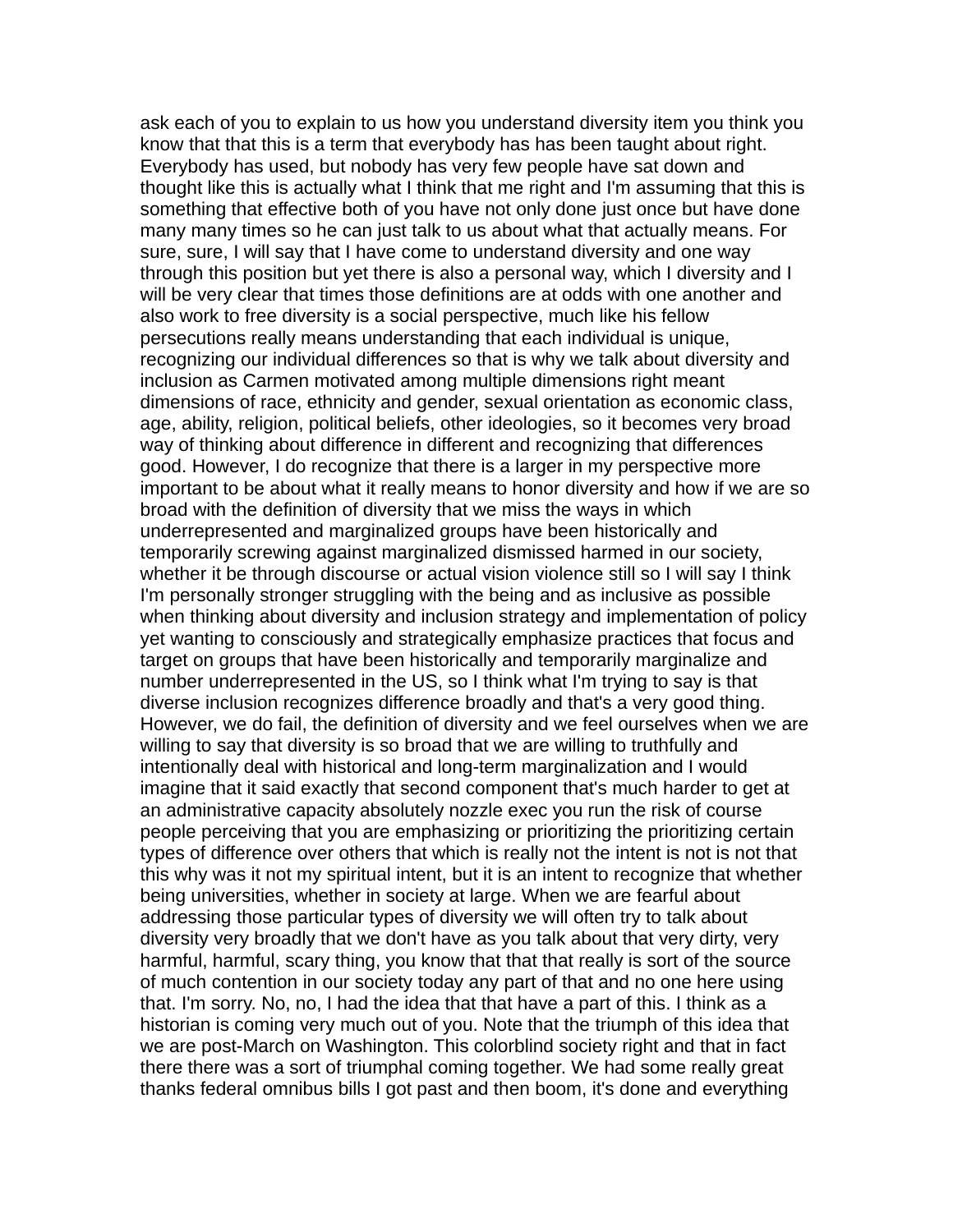else is like just icing on the cake right and when you when you try and chip away at that in a society that has raised all of its generations to believe this in the post. You know, 1964 era that you given. You get a lot of resentment from people who say but that's not with United States voucher or you are also. Again, science, history, connection there. I think you also get the pushback that your time. You have your type rhymes want to someone else is again that's one of the reasons Isaac. Personally, I do understand the larger institutional perspective of diversity and I respect it and I accepted the same time and still trying to find ways in which we can through that larger definition and perspective still recognize that there is this unsolved problem. This unsolved issue that really focuses on historically marginalized groups and that isn't usually at university level that we need to commit resources and focus groups yet summing up and I'll just know reiterate a little bit about what you have said, but also kind of move it back just a little farther right just in terms of very basic and conceptually like the term diversely right. Like you said, it's pantomiming everyone uses it right is very" sexy to use that term right and many people actually don't really understand what is actually Manteno by this term. So I think that you know is if I were to answer that question right. How how do I understand diversity. You know I would Sibley say you don't go back to like like I said to basics and that is is a state of being different or of inhabiting different characteristics right diversity here of course encompasses both complexes denoted and nuanced differences not just in terms of identities, which Tia again has really underscored, but I also think in terms of values and perspectives right this is so, so people are more accepting of at least sometimes physical differences, but I think that there you know there more accepting physical differences, but less accepting of the kind of values and perspectives that people espouse right and that run counter to our cherished to our own cherished sort of perspectives and ideas and so I think that diversity includes, of course, important, interrelated dimensions of human and social identities right, such as citizenship, nationality, and those that did the tear has already mentioned, but I'll essentially want to say something about how I think the diversity is quite different from diversity and inclusion work, because I think that we kind of get caught up in what diversity is and sometimes give less attention because it's easier to give less attention to what we actually have to do right to use again to chip away right at the structures and I think that the work or the action or the doing part of it is quite different from simply recognizing right that these differences exist right and Tia has his is of course mentioned this already, but let me just say that I sightsee diversely as wholly active right. In other words, at the individual level diversely work is not about being tolerant right or about building tolerance for difference and is certainly not at least not in my book just about being politically correct to him so as to convey to others it you are a good person. Or at least you're attuned to societal norms right. It also doesn't stop it saying that you're an ally right to those with been and continue to be oppressed historically and can temporarily so at the institutional level that when this is what you know to you is also diversity work is not simply about jumping on the best practices bandwagon because often I think that you know it in higher Ed that's what we like to do right. We we jump on the best practices bandwagon at the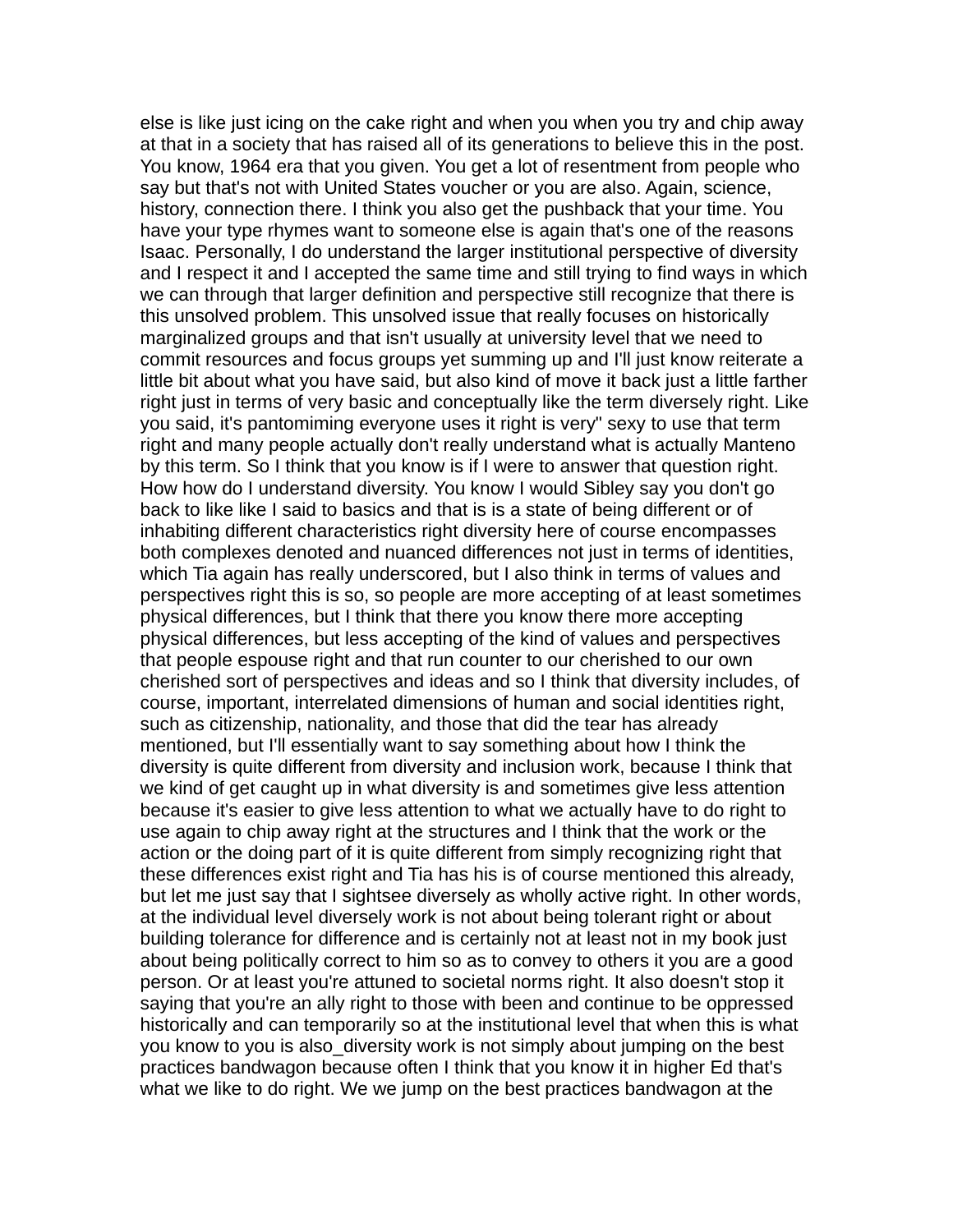institutional diversely work means taking concrete action to identify and rectify right inequalities, injustices, lack of access discrimination and the exclusion of many in in higher education right so it's interesting because you you know you sees these sort of catchphrases of the past right this building tolerance, creating tolerance, etc. in any it strikes me that you are having to sort of excavate the history of your only current field right which I'm guessing was born in the early 1980s that as as a realm of work and it was entirely around the site building tolerance like have a buddy to be okay with being in the same space together and then we can all run away to our little home soon become think you mean the focus I think a lot of time is in of the building tolerances and wages you know your ability to be politically correct right and have some sort of be attuned at least a little bit to context right but I just think that that is an impoverished sense of diversity right and impoverished sense of doing the kind of diversity work. It really is necessary for moving forward. So wondering if we talk a little bit and it will take a break, but I'd like to talk about this implementation of your understandings of diversity and end so you know autostart is off with that sort of returning back to this 2014 2019 diversity plan which is obviously released before either of you were in your current positions, but the plan sets out this charge to make Bucknell quote more representative of the broader society and it aims to do this. It says it will do this through on on four levels night so institutional practices and policies. The composition of the Bucknell community right which I think it's got a lot of attention. Presuming the last six months, student learning, and then campus culture and climate, which again has has been a very hot topics. I'm wondering if we can touch on each of these four areas in whatever way makes sense to you but just to give listeners a more concrete sense of of what this kind of diversity and inclusion work looks like moving forward. I think a way that might be helpful maybe for something a little bit about the various goals that each of us have with regard to those four areas. So I'm just a moment is talk basically about why I am focusing on sometimes in conduction with karma, but sometimes independently so for me I was in a large focus on my work so far has been on the campus culture and climates. Also student learning. So one of the things that I been working on in conduction with Carmen's opening the faculty and staff of color discussion and action meetings and this is a an environment your awesome by the way, sorry, I just had to say it is not for faculty of color to one to know each other socially. You also environment where lots of bubbles know people but also the house that is frankly a claim space for color to engage in discussion about whatever we need to talk about and also to be able to come up and create policy, implement, repulsive that one of one point been implemented at university level. Since OIC that will focus primarily on his culture and climate, but I do see an institutional policy and practice aspect to that. Another thing that I'm working on is the dollars diversity in the US component to the common core curriculum. The CCC get not independently but through the office working with all of the faculty who teach a course that qualifies for that distinction and having these larger conversations about what is it really need to have a diversity US acquired it within the CCC and ghetto questions about or what is that really mean how do we define diversity is one course and often more is larger discussion about really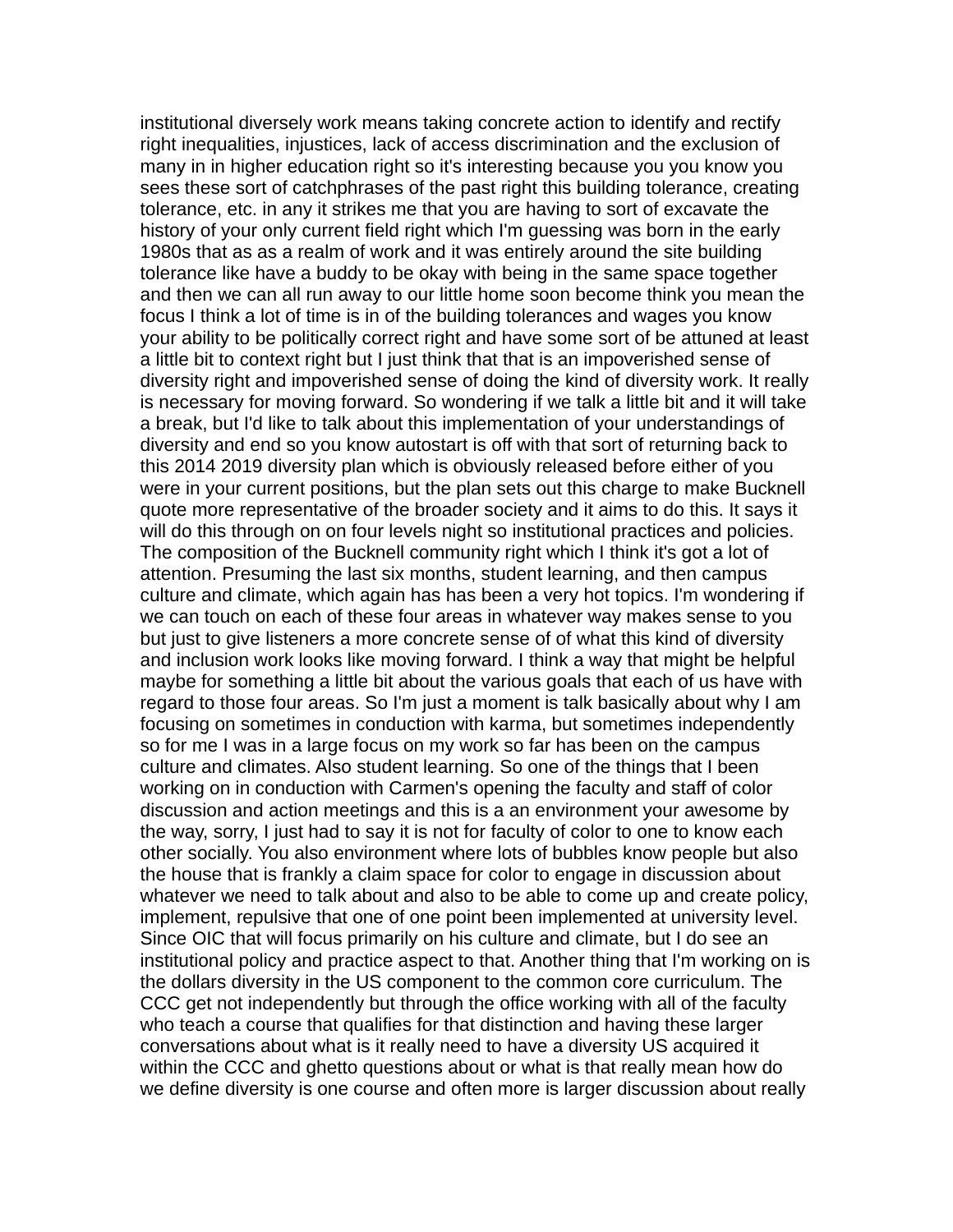within the curriculum. We want curriculum to help prepare students to be intellectually successful, but also able to navigate the broader world. What is it really means for them to be intellectually, critically, socially, emotionally prepared to understand and engage the world to the lens of diversity and another issue that I'm also working on is working with the admissions department so admissions primarily focuses on the composition of the campus even having some really great conversations thinking about issues of recruitment. The type of students that we bring to Bucknell and frankly not only the type of students that we bring to to increase racial diversity i.e. nonwhite students, but also discussions about what kind of what students regularly bring to campus you and you know what are their goals and how they fit with a larger perspective that we in the picture that were trying to develop your know regarding issues of diversity and inclusion so those are some of the things I've been working on, as well as some other things are working collectively with average and carbon that fit into those four scoops of diversity plan. Selectee mentioned, you know, we are collaborating on the affinity group and I just have to say I like to just mention one brief thing I recently I was talking with someone about this group in the response to the fact that a group known affinity group of staff and faculty of color exist know the question was posed to me while you know that just seems like you're creating more silos at the University know that just seems like you know this is a move toward separatism denoting that the person actually use that term for separatism and awareness, you know, I did have really the opportunity to to talk at length with that person. But I really wanted to have us have a conversation about the kind of even just physical and social spaces that we inhabit. You know on this campus and Tia certainly no alluded to it and that is it very often vetoed the spaces for faculty, staff, students who are nonwhite right feel like they have no claim to the spaces right feel like. In fact, we are possibly moving around his social spaces that are predominantly designed for white able bodied folks right heterosexual folks right and so this daily excludes write a vast number of students on this campus who don't fit into that category right and so I think that I am's especially excited about this affinity group right on because I think it's one it's a group where we can share common experiences and we do have a shared history right and it's important to have that space where we can talk and also behave differently. I can tell you that I behave differently in spaces that I feel comfortable writing and and I think that that contributes to my productivity that contributes to my emotional well-being right and so I just wanted to sort of to sort of add that right because I think that it's a mistake to look at these as you know, further adding another or adding another silo or further going towards you know being separate right and so that's one thing but the one initiative that iMac actually working on is it has a long title here but it's inclusive excellence professional development series OL and inclusive excellence affectional development series and that's for you to Jennifer because it involves faculty and staff so this is actually ongoing throughout the year and I would describe this series as a necessary worthwhile and enlightening boot camp. Okay, I did all of Bucknell that all Bucknell faculty and staff are highly encouraged to sign up for their successions in the series, and if it's okay with you. I'm just gonna clearing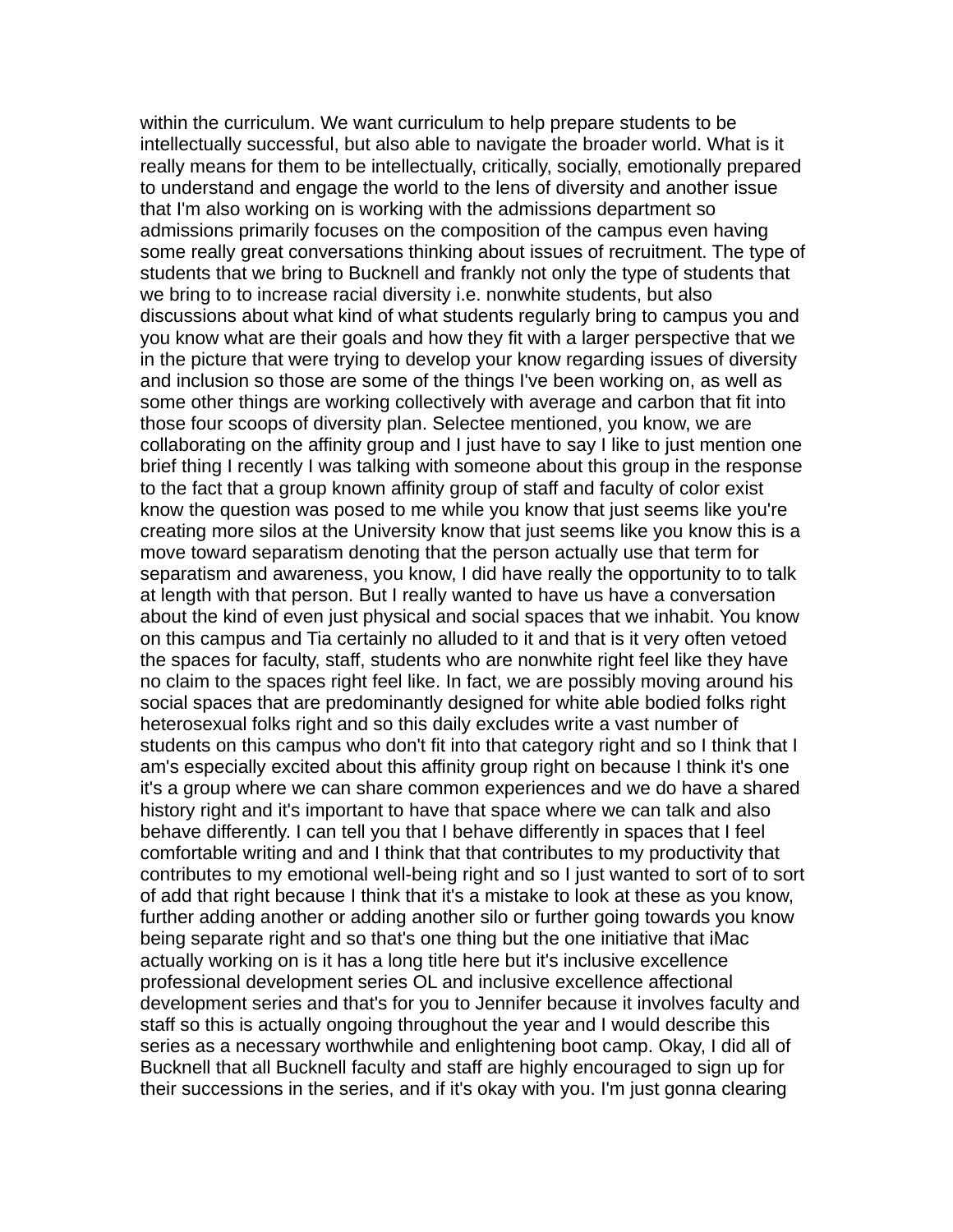playfully go through through each of the sessions because there are key so the first session is actually entitled church foundations, diversity and inclusiveness and this act. This session provides an opportunity for Buffalo committee members to establish a shared understanding of diversity and inclusion again because if we can share a language, right where were all were pretty much on the same page about what were talking about when we talk about diversity right what we talk about what we mean. We talk about historically underrepresented minority groups in over. Certainly, at least in this case not talking about foreign faculty right. I'm sure that they have their own set of experiences right we talk about in this country. Historically underrepresented groups were talking about one particular you know we have a thing in mind, right right and so so so this session actually addresses that in the second session is called I'm diversity conversations, recognizing and moving beyond barriers, and so this Ashley gives Bucknell community members an opportunity to share their views and experiences with respect to what makes having diversity conversations difficult, right. So certainly you know we all have stories about when we said the wrong thing. When we inadvertently offended someone, which then actually dislike it doesn't discourage us, discourages us from having these kinds of conversations in the future. So this is kind of an interactive workshop that gets participants on concrete tools and skills they can use to move beyond their fears as well as you know sort of strategies for engaging better across difference right and that there session is cultural competency and Matthew knows, you know, this is one of the longer but I would say perhaps at least in the know in my opinion one of the most enriching sessions in the series and it begins with the premise of establishing a diverse and inclusive community must necessarily begin with me with you right so this actually takes the individual as the unit of analysis right, very often it's easy to talk about culturing other people's culture right is they'll other people's cultures are a lot more exotic right or a lot more difficult, more a lot more appealing. You know, whatever. It's always easier to talk about other people's cultures, but in this workshop, which, in or in in this particular session. The goal here is to really sort of put the mirror in front of our own faces, metaphorically speaking, right, and that we cannot begin and I and I really fundamentally believe this. We cannot begin to have a conversation about what is needed about what needs to be done structurally, institutionally, until we began with actually looking at our own right turning the mirror mirror upon ourselves and looking in our own practices our own worldviews, write the own norms that we believe are shared by everyone, which in fact is clearly wrong right and so so that's what that session looks lack of skews me looks out in the four session is a Q&A diversity stuff questions and as its title suggests, it revolves around giving Bucknell community members an opportunity to be courageous. Not an easy thing to do and asked those diversity related questions that have vexed them or that they have been reluctant down or even fearful to ask right and very often in your answering the questions you both answered will in fact were going to invite folks from the larger campus community to Concord. We also want a diversity of perspectives right so TNI of course would be happy to answer the questions but I have you know a particular worldview right that is very much informed by my gender. My sexual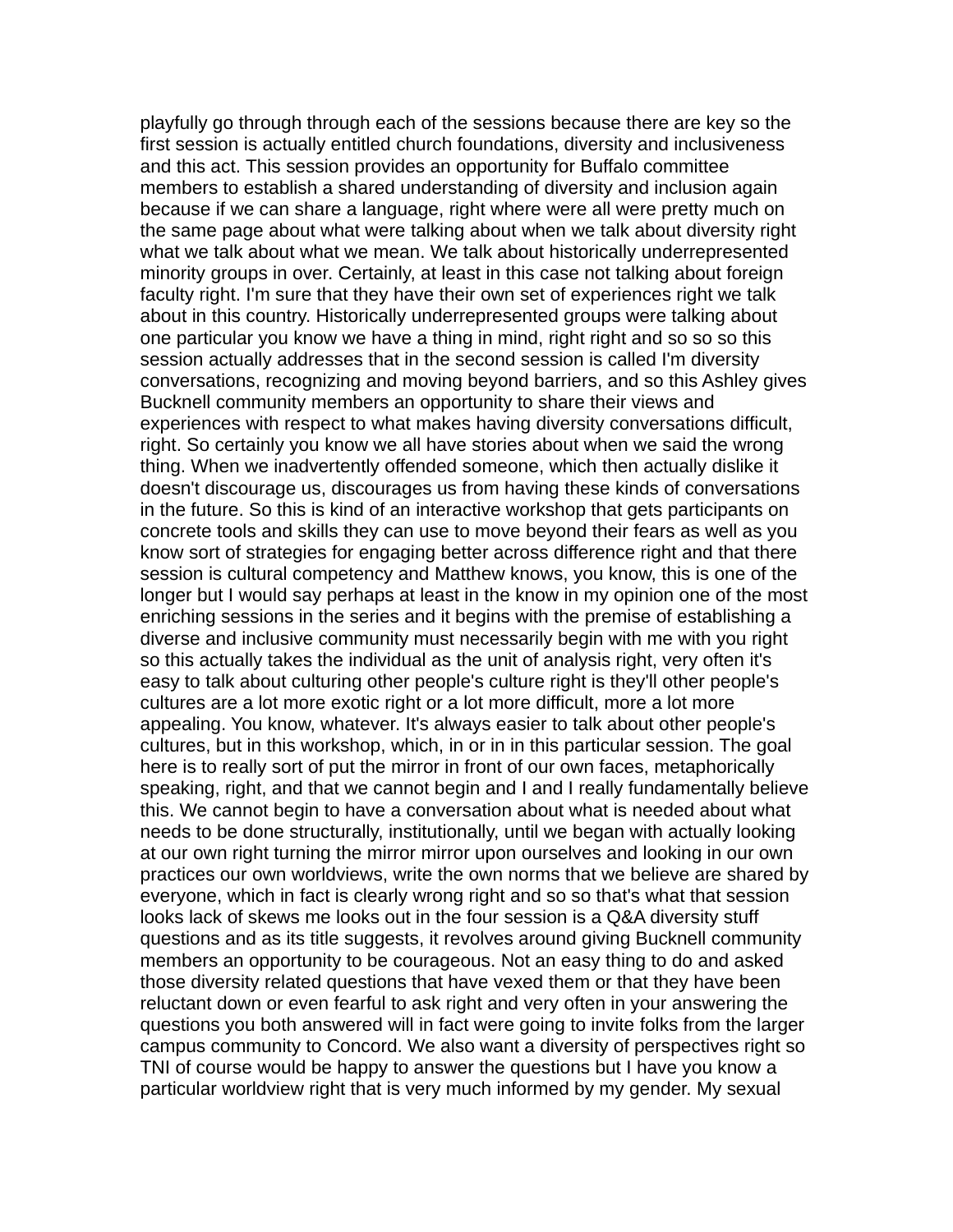orientation my social class positioning right. My female lemming etc. etc. right so we do want to have a number of folks who are representative, so to speak at the University who can actually answer some of these questions right and so in and I think that here's the thing people are usually reluctant to ask difficult diversity related questions because it says something about us but I don't think that we should fear that right mean, certainly the reason why we don't ask questions certainly has a lot to do with what it says about us but I think that should be a motivator right shouldn't be something that you know that's going to sort of stop us and us in our tracks from from moving forward right so so that's the four session and then the procession is been an ally and I actually it's important, of course right to to have the session very, very, very important, but I would like we want to stress in this session, is it being an ally is not now right like it's not something that we just kind of deal ourselves allies once and for all's and we've done our job and we can pat ourselves on the back and move forward right. I think that my choice of word is no sort of been a co-conspirator or being an interrupter right in an interview, you know. Sure, we know that is also encompassed in the term being an ally, but I think that what the session really strikes for is focusing on this idea that being an ally or ally ship is a lifelong process right. I don't think that it's something that we can actually be or become at some point, I think that it's an ongoing process where each of us must do our work on a daily basis right being an ally is not doesn't, at least not in my book, it doesn't come with like sparkles in colors and ends and like the flashing lights going BBB you know you've done it right, I mean I really do think that this happened on a day-to-day basis in our sort of dyadic interactions with people writing are very interpersonal relationships with folks around us, so that those are there's one last one but it's inseparable act of search strategies. Recognizing and mitigating implicit biases and second selective attention right for folks whether there on the faculty side or south side who are doing searches right so so that's really going to be my focus, and I'm really excited about that along with, of course, collaborating on other stuff that were doing. You want to mention the diversity Summit which were still kind of yes. So what there're few things that are still in the works that were going to mention they have not been Missouri concrete is one thing that one thing that were very excited about is the plans for a diversity Summit and annual the risky Summit that if things go well could potentially happen this spring and he basically a university wide conference today conference. Having over that today multiple types of workshops all lecturers opportunities for people to engage in dialogue about issues of diversity and again for each year having a particular theme within the broader issue version that we focus on specifically but there were. We are working right now you're working at his office, particularly Linden and others to try to put this together so that is something that we are looking to do but again that's very clear. And you know if I may add something Jennifer because I did forget and it's it's really important. So another initiative and project it that we are getting off the ground and has already happened. To some extent is the first-generation student initiatives okay right and so I will be closely working with programs, events, any kind of strategies that will allow for first-generation students to feel at home on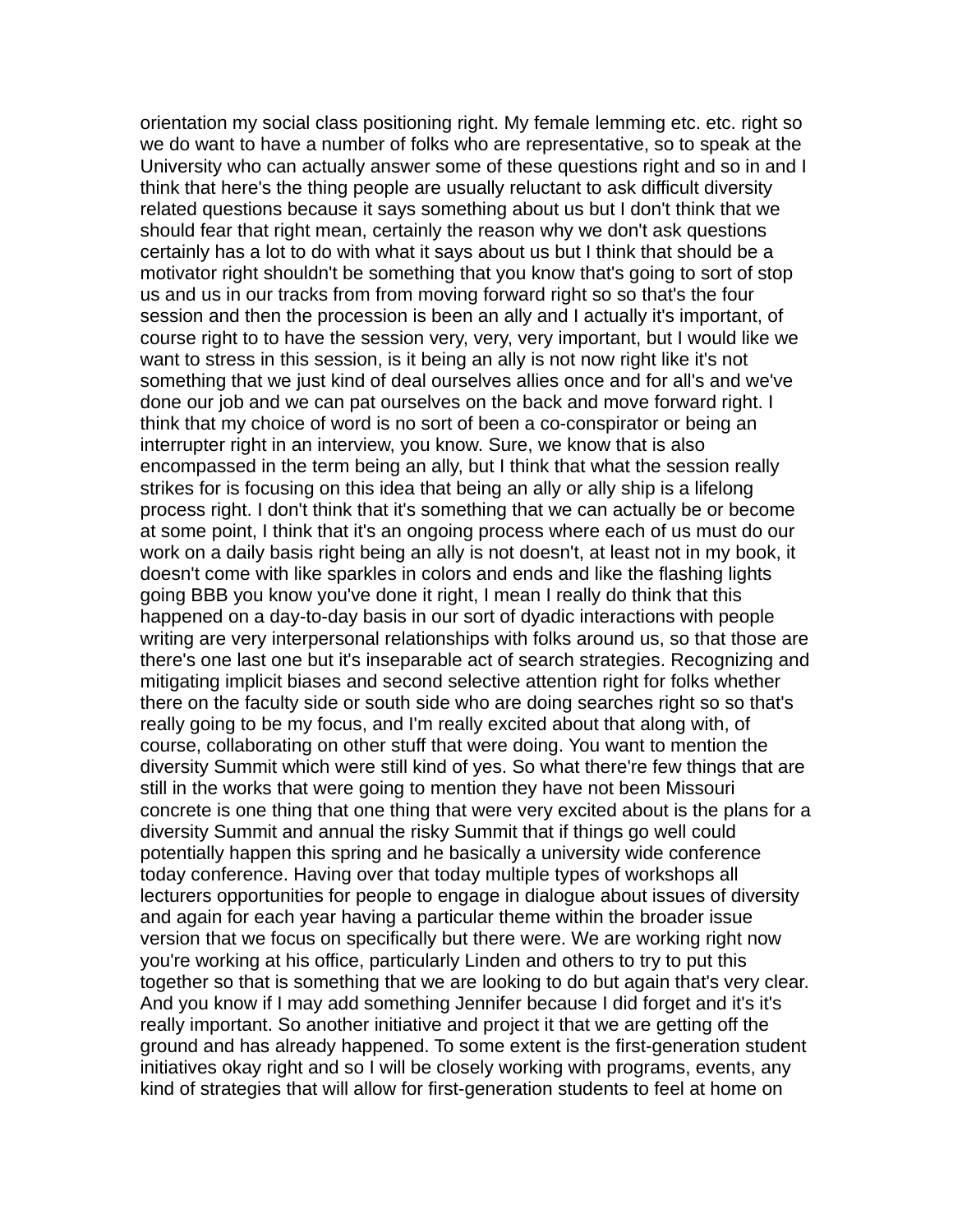this campus right. We know that first-generation students we know regardless of their racial ethnic background, you know need somewhat special attention right they don't have the resources that they come with that other students come with right and so I think that we need to do our work in order to make first-generation students feel welcomed here and I know that at the beginning of the semester. Both TNI were part of an event where faculty and staff of color who skews me faculty and staff who are first-generation came to welcome first-generation students and their for their guardians or family members on friends who came to drop them off on campus and that was certainly an enriching and experience for first-generation students, but also it was a very, very enriching experience for faculty and staff who came to share their story about what it was like for them to leave their families go away to college as a first generation college student and in so it was, it was really it was it was really wonderful to actually hear all the stories. In fact, it made me feel closer to some of my colleagues, like getting a glimpse into what it was like for them and I think that sometimes we don't have enough those opportunities on campus right to to connect on these various again dimensions of diversity. One of them being being a first generation college student over to take a brief break for a little public service announcement and song, and then we will be back to continue the conversation. Welcome back. You listening to Buck now occupied here on 90.5 WV BU Lewisburg I we are back to continuous fascinating conversation about diversity and inclusion fellowship work from the administrative side. Have the studio with me. Dr. Carmen Henning Ochoa and Atia Stokes Brown, PhD work back. So one did switch conversations a little bit I and and and bring us back to kind of the mentality of the conversations that were going on here on campus last semester and in the midst of it of the campus trying to grapple with what happened on the radio. The kinds of commentary going on on the Jack application and I need there's a lot of people talking about how the best in and sometimes they would argue the only solution to the problems on campus was to increase the diversity of students and faculty, and in particular that conversation exclusively went to the idea bringing more faculty and students of color onto this campus. Some wondering if I can ask both of you either in your administrative capacity, or in your unit capacity as members of the faculty to talk about that idea right. Is that enough why is it not enough to have everyone tackle this one out\*and I will say isn't enough, now is a start, absolutely. So I think it's very important for people of color. In particular, to be in the space anything. Carmen eloquently talked about it before the break, the idea that this space, whether intentionally or not, has been defined and normalizes a space for certain types of people and so in order to neutralize that that norm. That stereotype presents people color need to hear their people of color in higher education. Yes, so they should be about now, but be here and then to be in an environment in which you are not welcomed or perceived to be somehow inferior, that is problematic because then we have issue retention is so so there there has been much discussion, I would say things arguing outside classes faculty member. One is very concerned about this issue is a lot of discussion among faculty of color about how do we treat environments, make sure that those who are willing to come are willing to stay and if who's responsibility is it to treat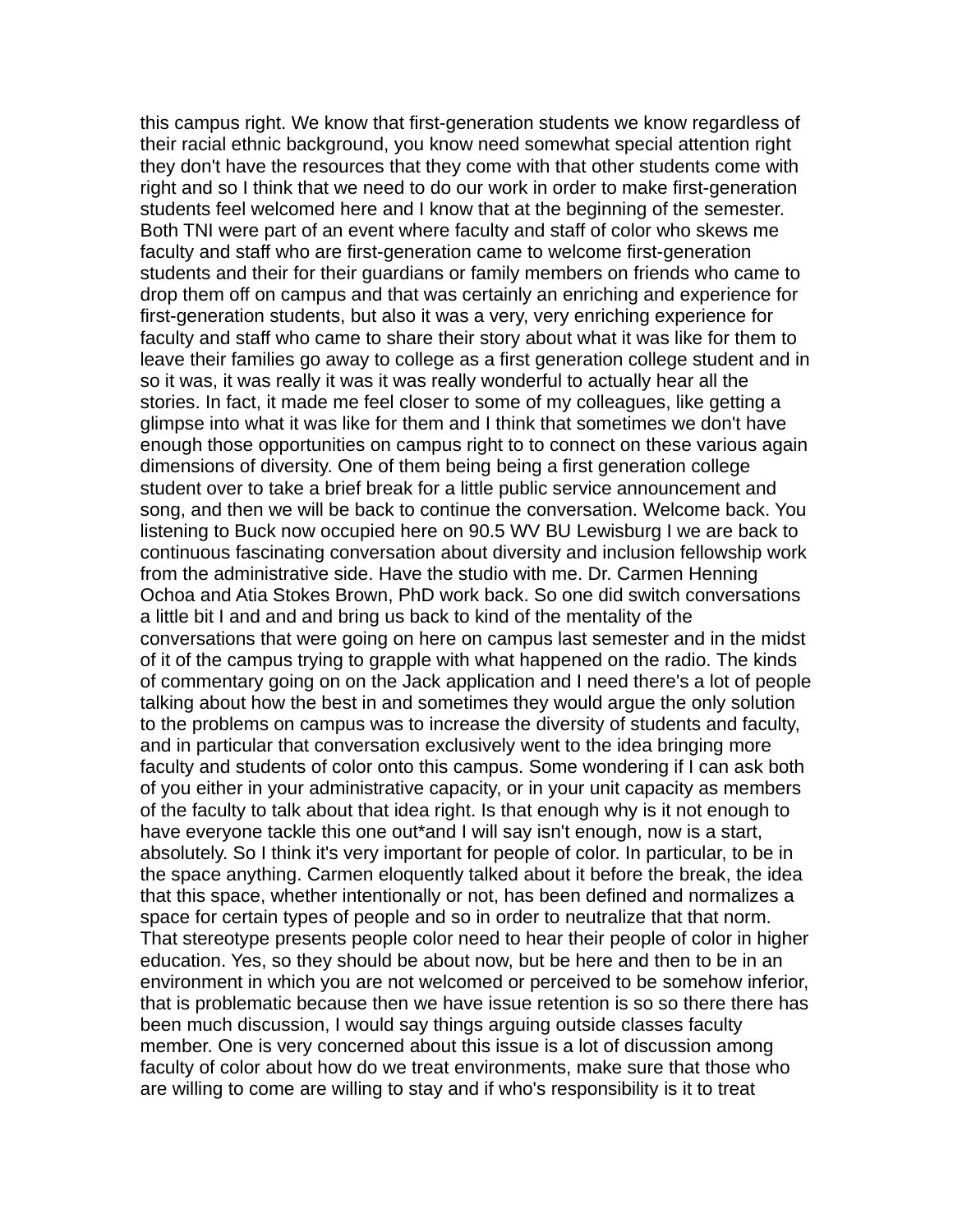environments wonderfully back to something Harmon mentioned before, oftentimes with this kind of work we put the onus on the people who we perceive to be different right so you will feel comfortable or here. We want different types of people who you know the region are living different ways right you know that's what of that California mentality versus Montana right so we need to make sure that those people are here. They can be here, but if they don't feel welcome that they don't feel like this is an environment that wants them here why I have any inclination to stay real issue and I will say institutional I think there's been a lot of discussion about this. There's been first to talk about this, particularly in our own this issue. Retention is wonderful to bring in the visuals here and there are multiple ways in which we can bring them here and that is something I am quite passionate about. I am very passive student side about bringing the color here, but I think there are multiple ways to do it and not institutionally rely on one mechanism and also to visit. Usually about all student body regretting here, but the major then the major issue that is retention just because someone comes as if they stay when we need to do to make them stay. That becomes a critical aspect of our what we are trying to do in terms terms of changing the culture and chipping away and institutional structures in procedures and policies and practices and norms that by the end of the day make individuals feel unwelcome and really the only thing I have to add to that, I think, which is important to add so so certainly the issue of retention is an important one new doubt. But what I see in my classrooms right is this idea that we don't want to just retain our students. We want them to thrive right I want my students especially my students of color right to thrive in this environment and very often that's difficult to do so, we can retain them. All we want right. But they are struggling and very often they're not struggling with academics, although of course that is that is one challenge, but there struggling with all sorts of other issues that come with feeling like a secondclass citizen and not a second-class citizen on a particular day, but were talking about feeling like second-class citizens on a regular basis right and so I think that yes retention is important, no doubt, but I also think that we need to also look at how we can develop mechanism strategies to actually allow for students to thrive in this environment. This document just say so. This is exactly where the inclusiveness or the inclusion aspect comes into right we can bring all the diverse students that we want to this campus right at first, Jan students, but if we just bring them to fail. You know then that's it. I think it's a waste of talent right away stove of all these things that they can contribute right to make this campus community great not just for some right but for all, so I have again sent a followup question 3:27 PM, wondering she can talk about two parts of what you said anyone you said that it recruiting students of color I needs to happen in multiple ways, not just one institution away which, when I heard you say that the first thing I thought of was posse foundation eyes being a a central way that the University attract students of color and and some wondering if you talk a little bit about what those multiple different ways are to actually recruit students of color and then also how you how you recruit different white students to come question so let me declare my capacity as faculty members, someone who was very much concerned about the culture here about now. So yes, in terms of putting students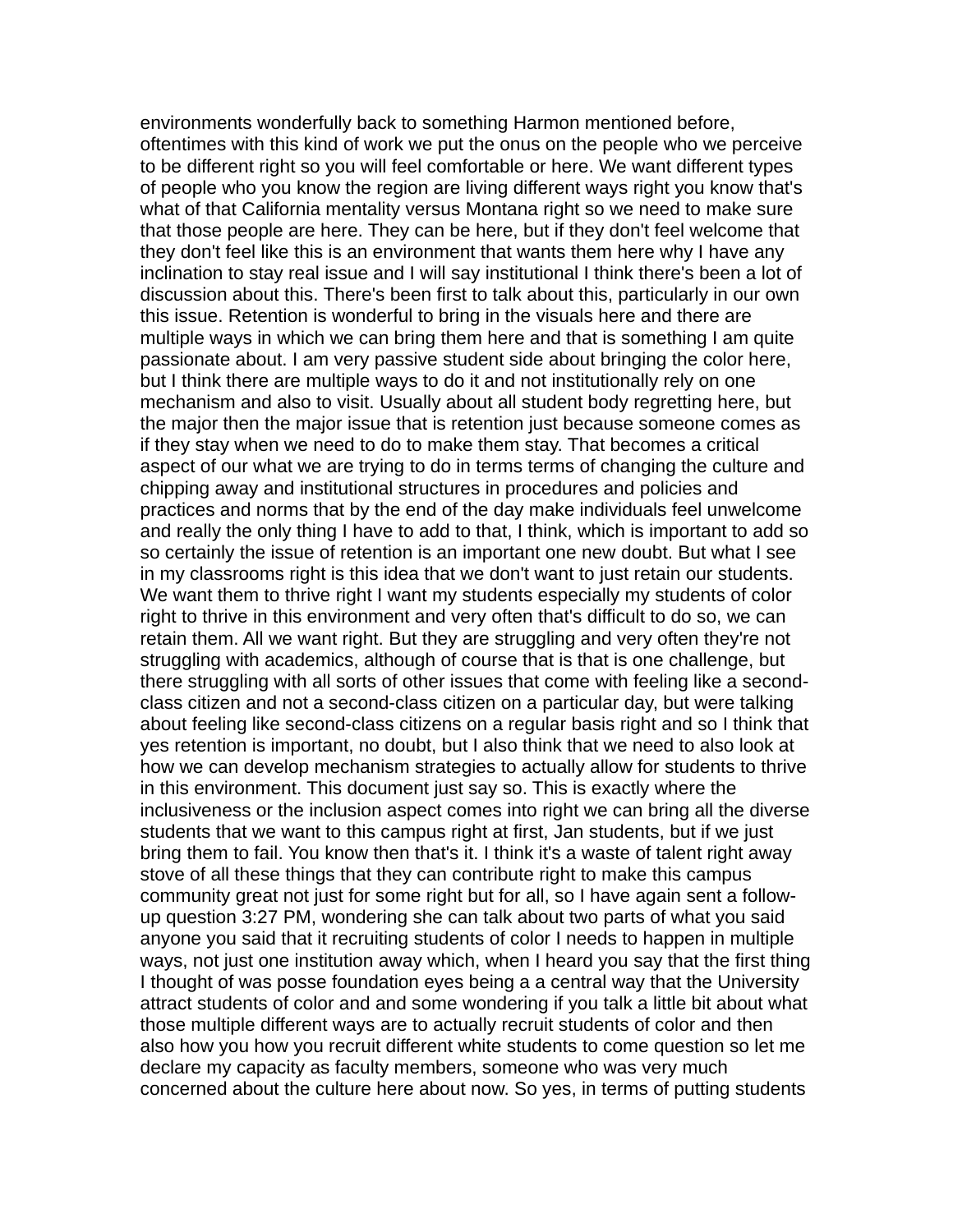of color posse I think has been the main source. In addition to maybe some other programs as well. How scholars program here now and I value all of this program. Posse mentor Prout was a mentor to see love my students and I absolutely believe that the University did a wonderful thing investing in posse again. Students who these are under. These are students who have leadership qualities who are have the potential to be high achieving college students in areas coming from institutions. Perhaps that would make it difficult for them to be an institutionally so guess it is used primarily for diversity, but not every posse student is so clear about that but I do believe that as it is official. This university needs to use multiple mechanisms to two to diversify the student by so not to say that we should not still be using posse and looking to posse as a way to diversify student body. But I talked to several people about this particular issue in my own experience. I was fortunate enough to go to a private school on the Bryn Mawr St. from Bryn Mawr College all-girls institution and it was very interesting. First time in my life to meet people of color, friendly, wealthy, and they presented different type of diversity within the years perspectives ways of living and you know I think it might be interesting to invest resources in attracting those types of students to to Bucknell to attracting affluent Latino students were a few Asian American students raising their concerns. Our influence of these are ways in which you know we all have intersecting identities and editing. One of the things that does happen here try to recruit students of color and to become Alexa said is that we do tend to get certain type of student thinking that that type of student color will bring his type of diversity that student diversity, but again new, monolithic, and we need to be a bit more progressive believe university level. When thinking about how to bring people of color to the University client thinking about how to bring types of students, particularly white students at Eggen. I profess not to have any of your expertise or knowledge about the admissions process, I can only talk about what this is. Space Alessi in the classroom and their students. Seems to me that if we are really looking to change the culture about now that it might be worth thinking about the admissions process in such a way that we use that to really think about the intentions of the students who are coming here. What is their purpose is is social justice and equality are essential tenets of the philosophy and culture that we want to dominate here about now what all students regardless of color. What are they doing to show a commitment to that type in those values as undergraduate students guess they're smart. What is your SATs. Yes, you know we want to know that you participated in all these metrics are placed typically to determine whether student comes to diversity. I'm not dismissing them in any way, but I wonder are there ways to be innovative and think about how to actively pick students who are not only smart and talented and in some cases can afford and hate fell, but also show have shown throughout their young lives commitment to the kinds of principles and values that we claim to your head. If that is something institution right immune that I don't know if you have have any concrete ideas about this. I mean it. It is from what you're saying. It almost sounds like something a as sort of fundamental to the application process is having a question to the effective like what know what you're wasting your life that you have demonstrated a commitment to social justice may then not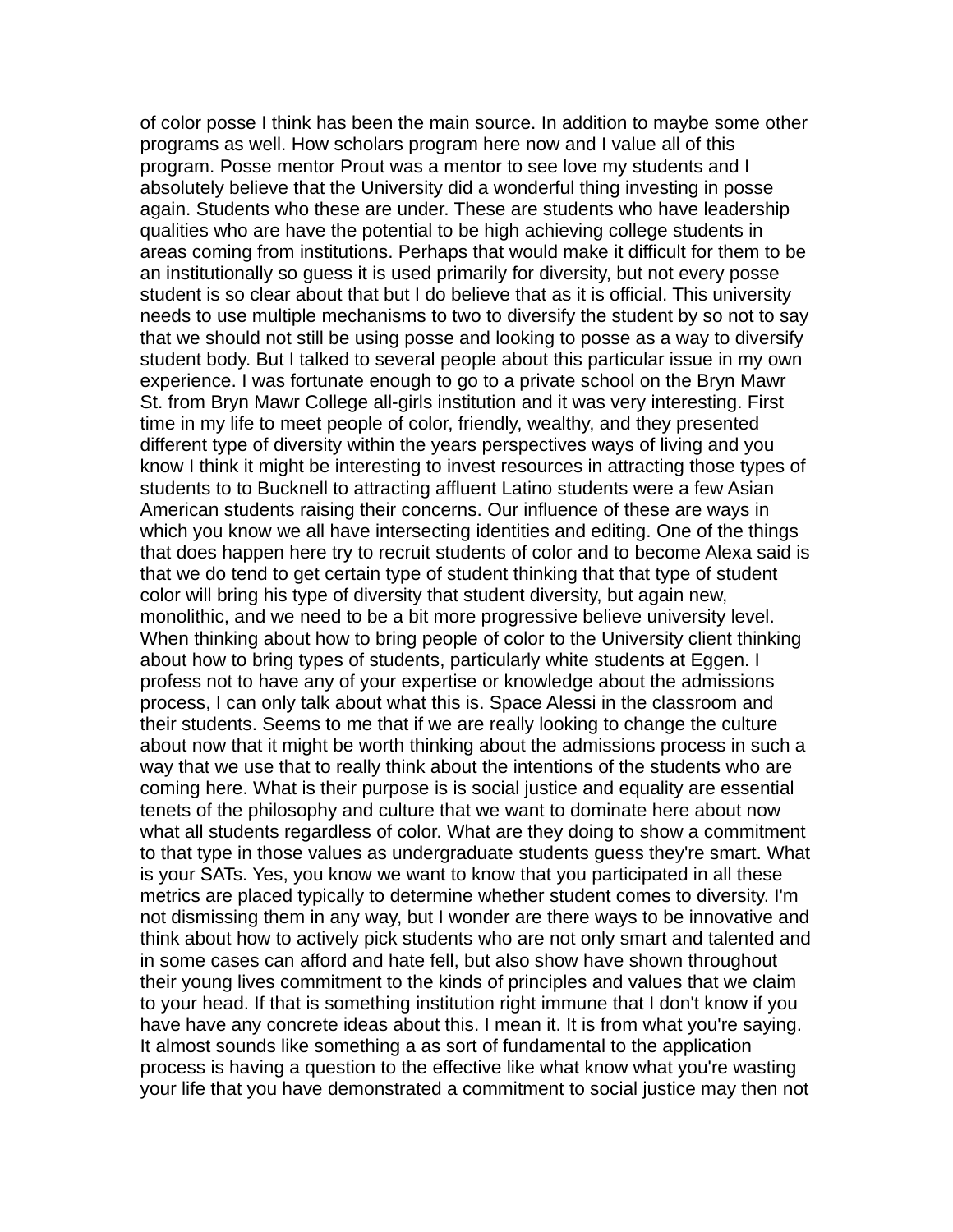looking for you. Note them at Arno going down to the food bank and serving food once a month right but maybe something more substantive than that yes no way claim to an expert in this area and insulator. I certainly don't want to claimant knowledge, your knowledge base that I don't have anything that could be one you know one way of thinking about this know that universities have tended to waive this process. But you know here in here. This may present the opportunity to move toward the type of personal interaction that you friendly. I was familiar with long time ago I college the interview rate and actually meeting people having conversations with them and discourse about what what is due in making determinations in no current judgments about individuals, not just based on what you see on paper also conversations that you have with them and what they're able to talk about and discourse about in dyads as interpersonal relationships, so not claiming to have any real sort of knowledge base in this. I do think that it's worthwhile to pursue is certainly something that I have suggested multiple conversations criminal maneuvering follow-up with you about the site. What are the ways in which you make students who feel like second-class citizens. How do you begin to make them feel that way will I know part of what I think is important to recognize here is that our jobs are not to help students so to speak, know whether there be, regardless of where they come from. You know who they are right in the sense of this being like you know because I sometimes help has like this power dynamic associated with it right but I think that's really my job, I see fundamentally as been able to in the classroom. For instance, facilitate a conversation right. I think that we we you note on the one hand, people think that oh gosh I'm so tired of no dialogue. This idea that all were to do is you know talk and talk and we talked things to death. I really don't believe that I do not think that we have even begun to scratch the surface right of the kind of work that needs to be done in order for us to recognize first who we are right and who we claim to be and of course all the other things that come. You know that are associated with those identities, whatever those identities are in. So I think that part of my job I see. My job is working with students together to give them tools to talk about why they're feeling the way they're feeling why they can't do what they would like to do right. Why do you feel like second-class citizens right certainly feeling like a second-class citizen is an interactive process right in. So I think that what I try to do very concretely and and it sounds very basic but I really do believe that is powerful is to have students you know and this is assertive, a pedagogical strategy that I resort to is to have them talk right and certainly we all like for students to be engaged in social activism right and I applaud those efforts and II think that other faculty you know do that wonderfully right to get students to act for me given that our campus is predominantly white part of my job is getting students to first recognize right what the issues are and then move from there right and so then I would feel composing okay let's act now. But how can we begin to act when really we haven't done the difficult work of recognizing where oppression is or where privilege is so I think that is it the those are simple but strategies it can be really fruitful. You were talking earlier, specifically with respect to the faculty and staff color affinity group about the creation of non-white spaces right I mean is that a project that you can either as an administrator or as a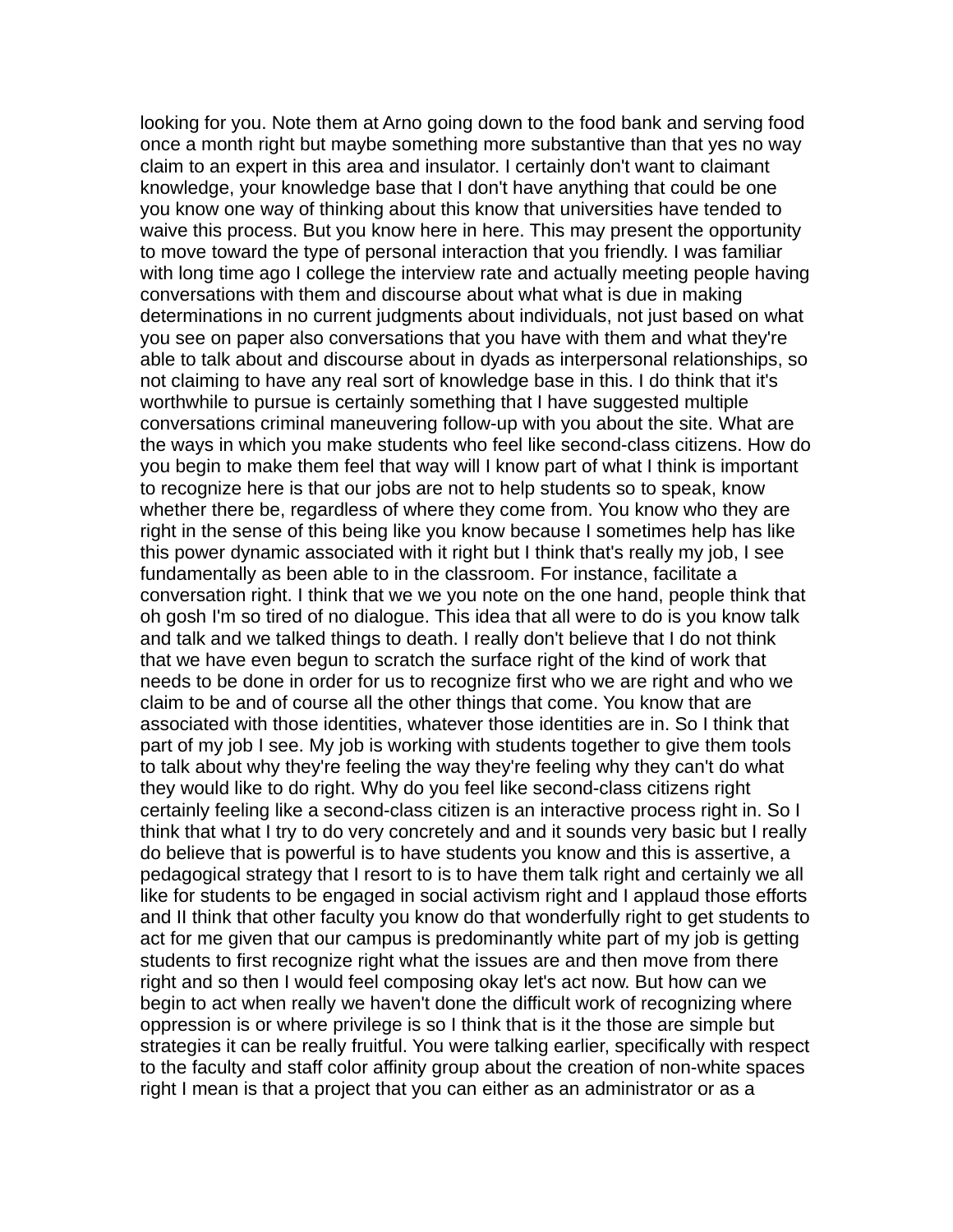faculty member engaged in constructing with students as well question. You know it in and out and and also somewhat answer that questions through anecdotal through example about two weeks ago I was coming back from the gym and I heard music in the background and I was kind of interested like ours is music coming from right and it there. It was like I believe a religious group on campus that was holding some sort of service outdoors down bye-bye the hill right and so I I thought well do know this is I it's rare that I ask you know it's the campus like there was music outside and it was religious music. I know in an important part was that you know I don't believe in the Christian God, right, I can respect that they do and that they were engaging you know in in in a social activity that involved somewhat sharing right there beliefs. I'm in a public space and so I imagine in my head I imagine like be like if more students sort of took ownership of physical space right but, but, in any way. You're asking the wrong person is the wrong person. I grew up in California right been to places like Berkeley, like, you know, University of California campuses where you cannot go into one space physical space without seeing how it's been claimed by a particular group right by particular organization right and in that makes the campus community vibrant and I you know, in part, there are those spaces right but I think that there limited and I think that perhaps you're right we do need to work with students in order to ask them what would that space look like right as faculty and staff know what would that space look like one that actually includes you write one that reflects not just includes but one that reflects who you are as an individual right on these various dimensions of diversity so you know I don't have to, you know, believe in communal prayer. Our know in order to believe that you know someone feels that they can express that right but I also like to see, for instance, you know Muslim students right having their our moment of prayer in a public space and that is what they chose to do right and of course I'm just using the religious example. As you know, one example because we've been hearing this on the notes or the national level right but but I think that working collaboration with students would be certainly a first sort of go without them sooner if I can ask and in this is an entirely new role is as faculty members. I'd like to ask you to actually reflect on your processes of thought, particularly last spring nights of surrounding what happened on the radio I and in particular that the ensuing conversations amongst the faculty among students amongst administration and just give us a sense of of what was going on for you at that at that time, I can walk the quality of things. Maybe I can just sort of very generally say that I thought that would be no broth men's moves to expel the three students was the right thing to do. I think you know what they did created like we have heard a hostile environment and it is an environment in which people's especially people of color, and more particularly black people feel absolutely threatened writer so I think that you know why there was debate about whether that was a swift decision and you know I don't criticize that II think that those folks needed to be removed from the University by what they did, made it unsafe for other folks to be on this campus right and and I remember having a very sort of visceral reaction when I emailed the day after I heard that there was the news about that and and I was driving to campus and I was at a stop sign and I saw a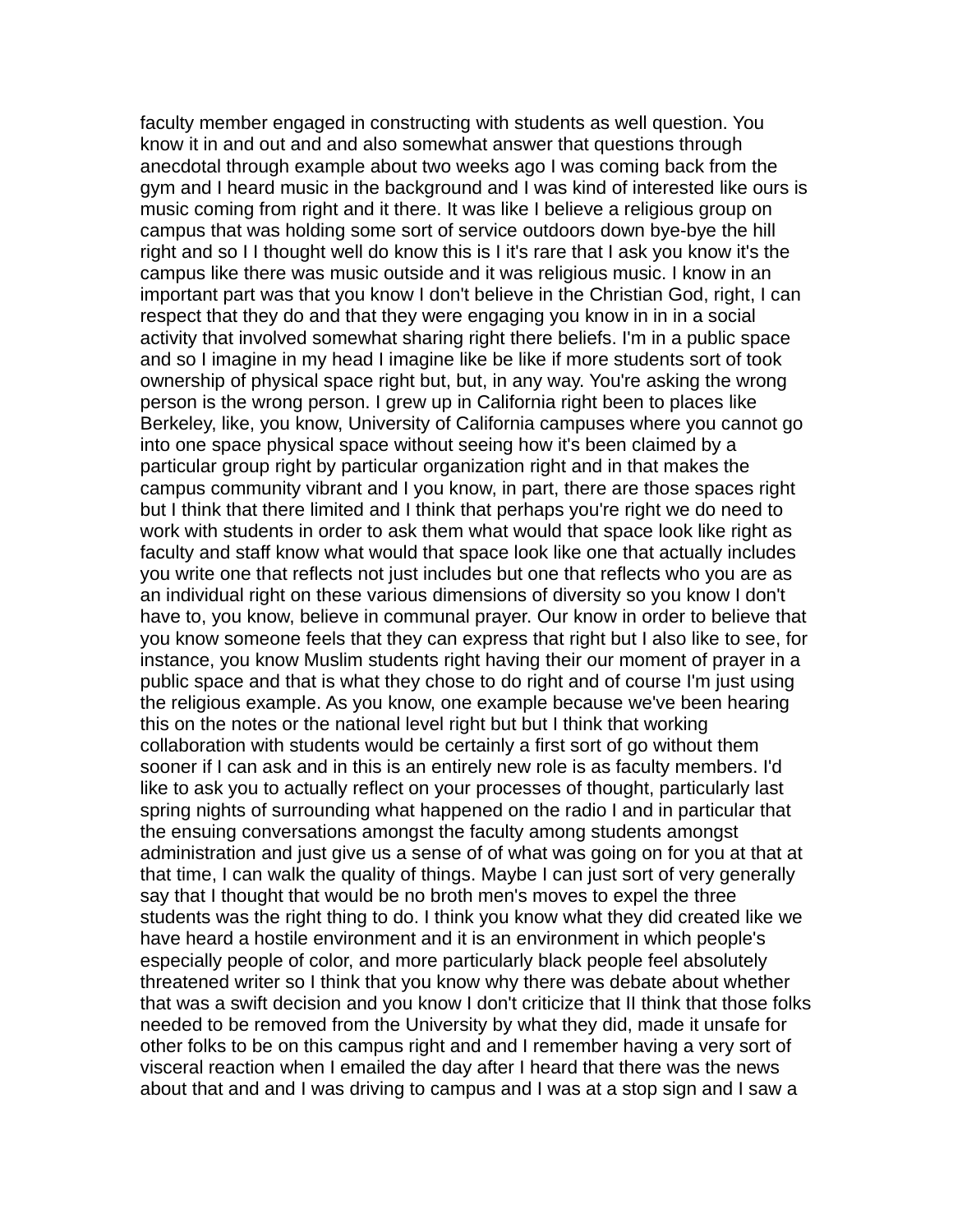black student walk right in front of me, and I mean I have no idea what was going through her head at that moment, but I remember just really being stopped in my tracks like really just having this visceral reaction about what she thinking about what would I feel if I were in her shoes that day. After know the day after walking on campus early in the morning right what goes through through your head right in my safe like I clearly I don't belong here. Right. These words were uttered and not only do I not belong here, but this is you know should I stay here right and so I think they'd so so on the one hand, that was a good opportunity or skews me a move that I do not criticize right the thing, of course, that in this is and in hindsight right is it I really wished for a lot more conversation to have ensued right and not a conversation that is optional, right, not a conversation where you can decide if you want to show what to these conversations because I think that these conversations affect all of us right so I think that sometimes instituting right or learn early like demanding or saying this is really important. We need to have this conversation right and have all students be there because I remember going to the talk shortly after you know that thereafter and have been looking around to see who was there and there were a lot of people of color but there weren't as many white students right and so that was that was very apparent to me in so so I think that that was a missed opportunity right not to say that it's gone that opportunity certainly is not gone. I think that we we have that responsibility to continue to have those conversations. Yes, I've been processing the entire time that you are speaking is still very emotional issue for me and again this is me speaking personally trying to be reflective about the incident, but I control plate 2008 and I'm the kind of person that when I embark on an adventure, particularly in higher education. My perspective is always been to be an institution, longterm, and so I know 2008, having come from another institution. It was my intention that this would be the place where retired and having had some issues early on I was very doubtful about whether I would say about know that having some wonderful years and then getting tenure. I thought okay you know I've invested this is my community is not perfect anyway. But I've invested and I wouldn't contribute in any way that I can to make sure that things change and I happen to be is an article that semester doing with a lot of personal change in my life and when that happened it should me to the core as a person of color on this campus, it fundamentally should work because immediate question the commitment that I have given to this institution in BB question who work frankly and some of his vices emotionally that I've given to further symbols. The institution in BB question some of the relationships that I perceive the cure at the institution it fundamentally should be to the poor and at nighttime. I realize now reflectively that one of my main concerns was absolutely for the safety of my students is to work with but also biosafety and it may be quite apprehensive about coming back to the University and honestly it was this position that we we think okay you can do this contractually you can come back in and bring your whole self and bring your full selves and not retreat. Frankly, not collapse inside and just veer this place to be at this place and they walk away not care why was it was it was that it was the incident that made me think why what I invest anymore. Why would I do more. This is who we are in awareness middle of we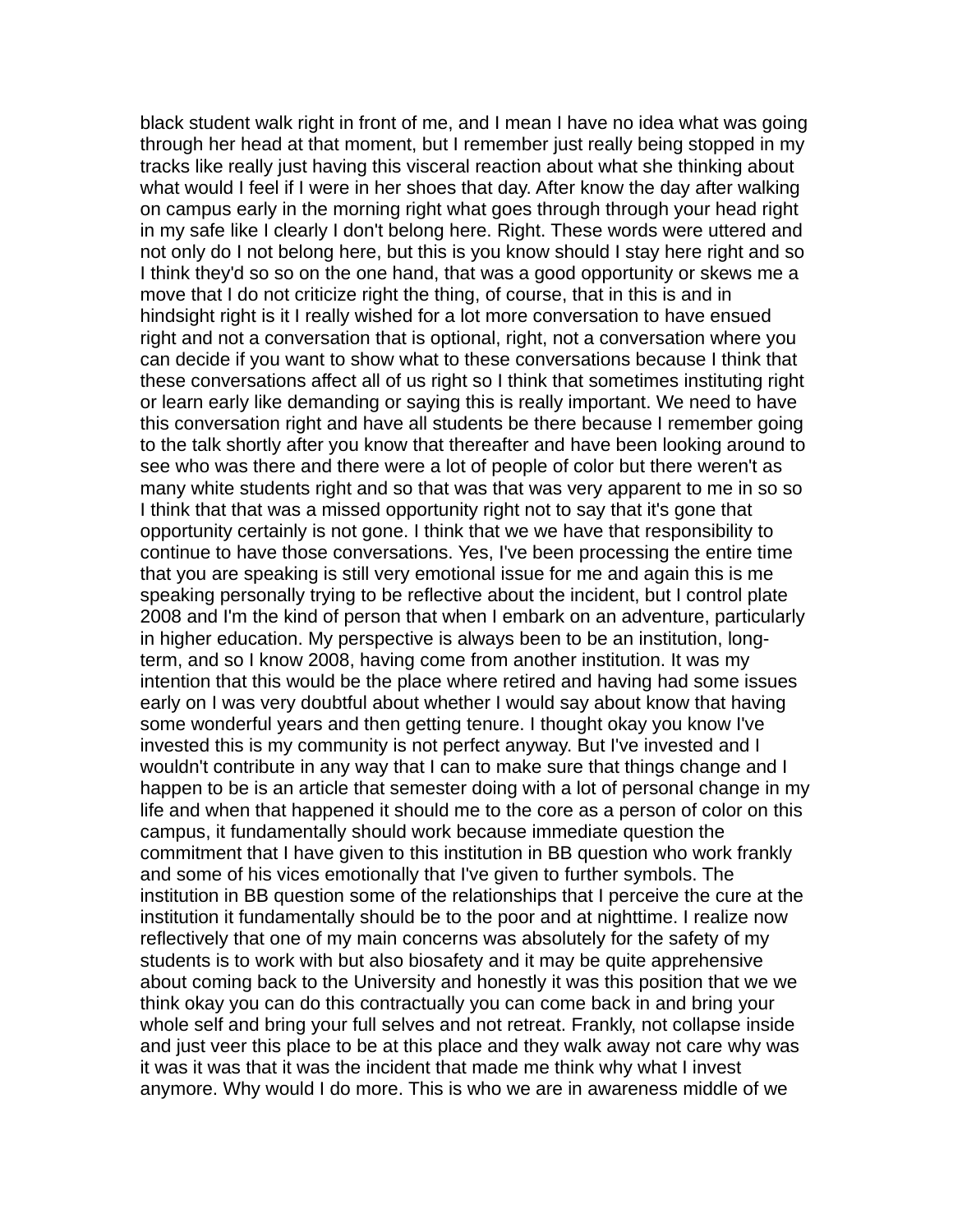do we care it was no due care. Personally, I see about my own personal religion. It was ditching me to the core and questioning my commitment to the institution so I am quite thankful. I know this is in the works. I am quite thankful that the positions were put in place when they were because for me became a lifeline to think about how despite the incident itself how I can connect again to the diversity getting that anger and frustration and just sadness and use it for something positive in something good that would only help me, but also help others like me, whether they be faculty or students. They also in the end whether the recognizer not have help every small person was invested in this to the again looking back and and in gaining that perspective. I wasn't like Carmen I needed more dialogue to occur. I did feel initially like there was only things that needed to be said there were so many emotions that need to be expressed in multiple ways we cited one thing that's also important. We talk about diversity, work ethic, it starts with the individual and when it starts with the individual as comminuted. You recognize that there are norms and processes that you hold onto anything but others is that you know we we sorted your priority to the ways in which people express themselves right and an innovator is sort of" unified correct ways to express feeling and I in that moment I didn't want control. I didn't want to have to express what I was feeling in a way that was deemed acceptable by the larger audience and I wanted people to have that space well so maybe it felt that way to be wanted to do that and that part was very unsatisfying to me. So as we continue with this working we talked about you Carmen talk radio about the workshops that are happening again excellent. Really. So for two to be part of that in facilitating his dialogues that I think would think that we try to talk about whether the net series or even in the faculty of faculty and staff of color meaning is that you know this is a space in which there are no details about how to bring your whole self to the place and if there's something that you need to to say or to express so that we can forward then that needs to be honored and respected and so for me. Looking back, that was probably the most in size and the pain and the just anger about all the questioning by sins of belonging to the community. I think that was probably my large disappointment. Not being able feeling like people were able to express themselves in a way that was satisfying the stick and assessing and holistic to them. It also allows them to be the whole selves unite. There was a lot of Chi think my perspective on it was that there was a lot of conversations happening in different places amongst different groups of people right and each one of them didn't connect with other conversations but also just sort of flickered out I and so there was a lot of sort of almost nervous energy being directed down different sounds right. So there was faculty. You know talking about different ways organize students. There was faculty talking about different kinds of ways to redesign the curriculum either. There's all kinds of conversations happening which word I think addressing exactly what you're talking about here which is which actually having this kind of reflective non-not not rational but non-sort of like insistently rational kind of conversation was. I'm wondering when we have a little bit of time left together, and wondering if you can each reflect on what you might want to see from the faculty right because me that you did that the faculty had a lot of conversations me again. They were they were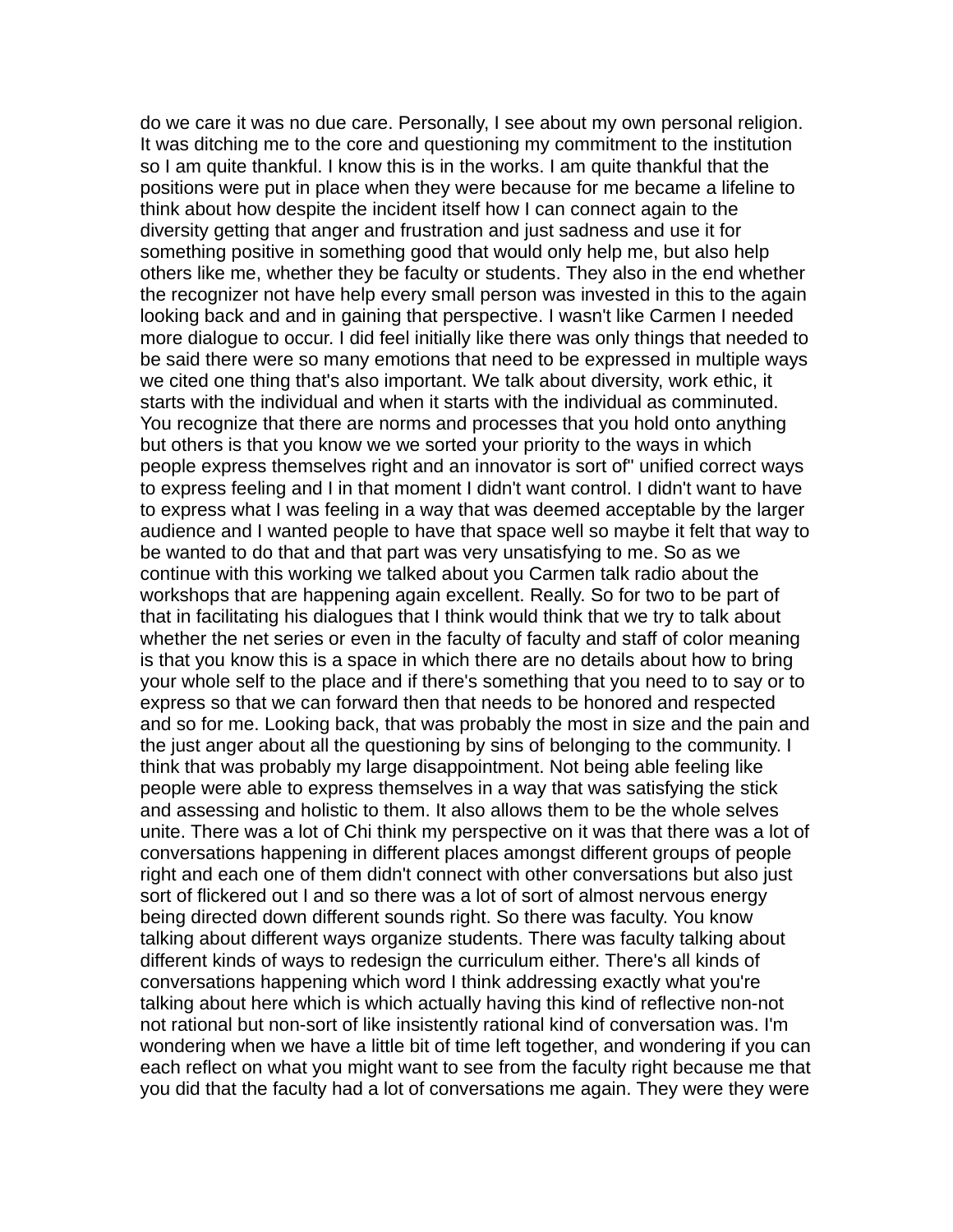kind of all over the place, but there was a certain kind of energy among certain parts of the faculty night to be to begin to reassess what Buck knows about. So especially in your capacity as faculty members and what what would you like to see from the faculty itself. For me I would really like to see all of the faculty on the individual level as Carmen has openly talked about recruitment critically examine themselves and in doing so, making commitments to promote diversity and inclusion in their own sphere sitting institutionally. There are things that we can do also very important to try to promote that in their own sphere and so one of the things I often hear is that while she supports about race or gender, sexuality and disability or religion also. So I I can't help it. I now I can help and I can't help but wonder in no you you don't teach that kind of course you know numbers are numbers I get that I can respect that. However, you are in an environment where you are interacting with people and interacting with difference over time. So might you quickly flipped on anything the gospel, who deceives maybe there's something something you're doing in the classroom that you accept as professional norms or standards that are having an unintentional or intentional impact is discriminatory or at least not helping students thrive in the way that Carmen mentioned what I was talking about retention which by the way – or should the engine so yeah I really do think that as faculty. It does start with us. We have to be critical and willing to evaluate ourselves and assess whether we are known molecular term, walking the walk. Are we just talking about diversity and inclusion in these very wrong ways and in doing so giving ourselves a provision topped out in new it to say that's someone else's job. Right now I'm not involved in that or or as long as I say hi to someone is and what they want in campus done my part break no not not exactly. So I think we have the intellectual tools of the training to be able to question norms that we have accepted widely accepted those and where those norms come from and what impact do they have again intentional or unintentional on the people we work with our students. The environment that we are part of. So I would definitely challenge faculty to you decisively don't opt out if you give it if you hear about initiative that is broadly described within the context, diversity and inclusion in your first inclination is to say that doesn't involve me or doesn't that I've had about it – and it doesn't fit neatly into that package was a Astros of wiring saying this, I'm somewhat strong to say that because at the end of the day. I think of you are thinking about diversity. Much of the ways that we've described about the work of diversity and inclusion that we talked about here involves everybody. It can't work involves you, if you think I completely agree with what you're saying. I think that the problem here, something that Carmen raised earlier, which is that it sent sense of this being mandatory right and I think just by some faculty having this ability to exercise the choice to opt in or opt out is in and of itself problematic right is anyhow. Do you have, you get to a point where these things are choice made in a minute you making the editorial to the conversation. Will I think one of those you know one way to to make it immediate we don't like that word right because we like to harp on our faculty freedoms right we don't want someone telling us what to teach right we don't want telling us or having someone tell us how we should run our classrooms right. That is, you know, one of the perks right of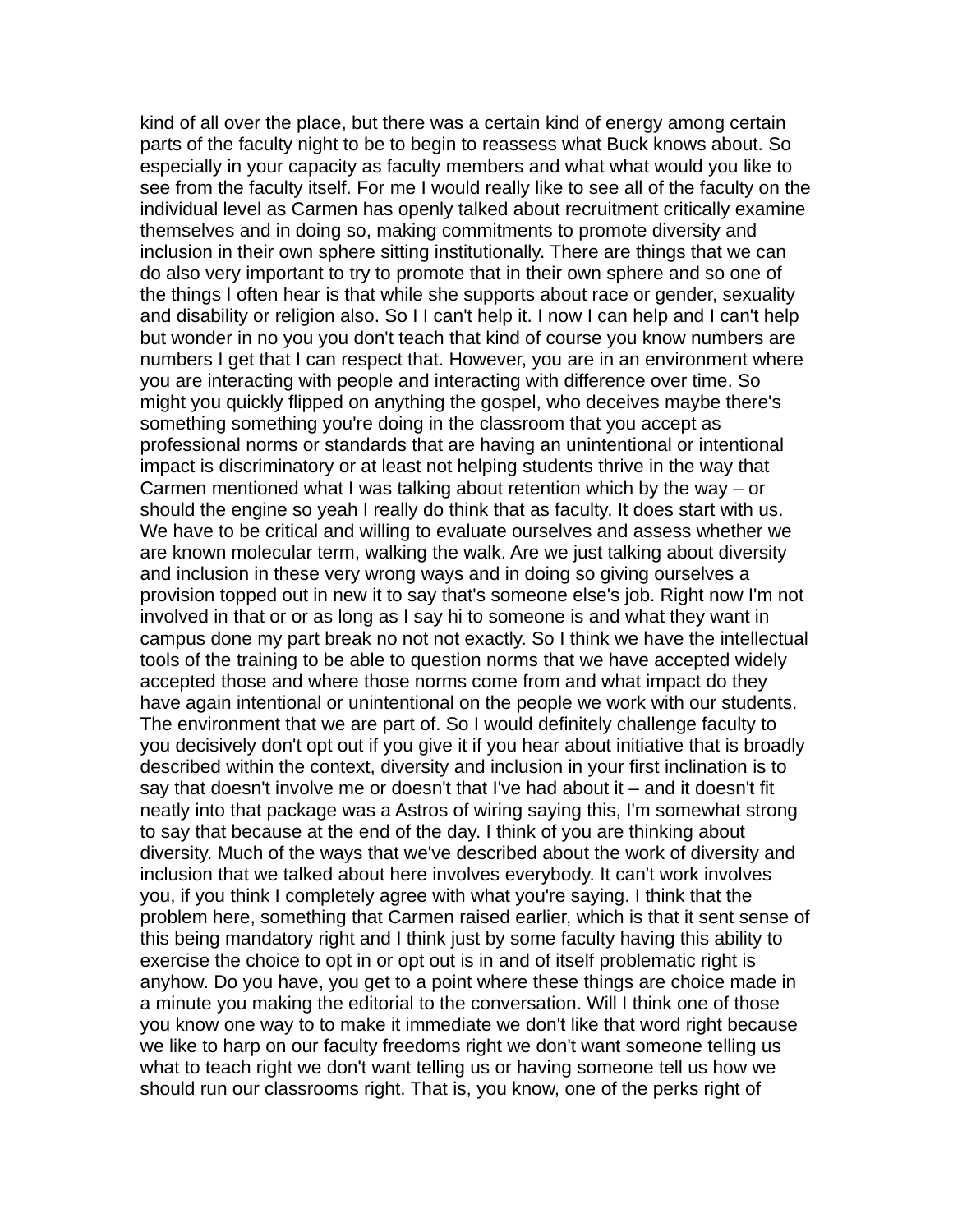being a faculty member right working academia, but I think that perhaps one way to begin. There is, you know, as is tear early talked about and that is making a curriculum right where not everyone you know is not just you know women who do gender studies and you know, people of color, like myself, who do social inequality right so so again coming back to this idea of not being able to opt out right and making it so it's there's a curriculum that is institutionalized that addresses various forms of diversity and inequalities right but short of that, I just, you know it's it's a great question, but wondered honestly I just how you mandate that how you make it mandatory right that's that's difficult and but I don't think that because it's difficult we shouldn't address it right we shouldn't broach it. We shouldn't imagine ways in which we might make this quote unquote mandatory so clearly agree and think it would be actually quite dangerous. Given all the reasons of courage stated to initially come out and say, for example, the workshop training is mandatory. I think if anything fist there would be pushback there. I guess for me again. You know when this is not in any way shape or form. I just I just really feel like what Herman said this is about the individual being willing to critically evaluate SS themselves and we can mandate all day long, but if you are not personally curious personal level if you don't desire to truly know people into empathetic that I think it also makes it difficult to do the work in the way that we were talking because again I think as academics we can intellectualize diversity to go straight we can ill talk about the numbers in the stats in the number of people in the US who are also philosophers absolutely instant raising people who may think. Yes, I am doing the work right because I have just taught class and these statistics are humans great. But then, how are you interacting with your first GEN student in your class to conceal it says look I just buy books and I'm not prepared this week. You know it's at that level that we are less willing anything collectively leaving as academics were less willing to question our own perspective, values, and maybe in doing so, recognize that we've had some deficits that we are holding onto norms and to citizen procedures that privilege some in her many and maybe we'll even warmer doing maybe we just think it's this is what you all are supposed to do anything is that level of individual assessment within the academic contexts that in the long run is going to facilitate the kind of change that were talking about a friendly, the kind of change that is long-lasting. Think you know any University Visio time of this diversity plan diversity plan this person and that person and those are great things. I am not discounting those in any way, but to suggest that a top down approach right without bottom approach working group) suggested that model the first notable work. I think you know again looking at any higher institution of higher education since the 1980s, we can see that that really hasn't worked so I know maybe my again perspective is that for faculty need to get real. We recognize we are part of a institution of higher learning that has his own norms and practices in that while we profess maybe to be intellectually curious, intellectually open and diverse that perhaps is not where the problem lies somewhere when I really see the both of you spending the evening with us today. I wish you all the best for the school year. Think you soak you guys. You been listening to Bucknell occupying here are 90.5 WCB you Lewisburg tuning next